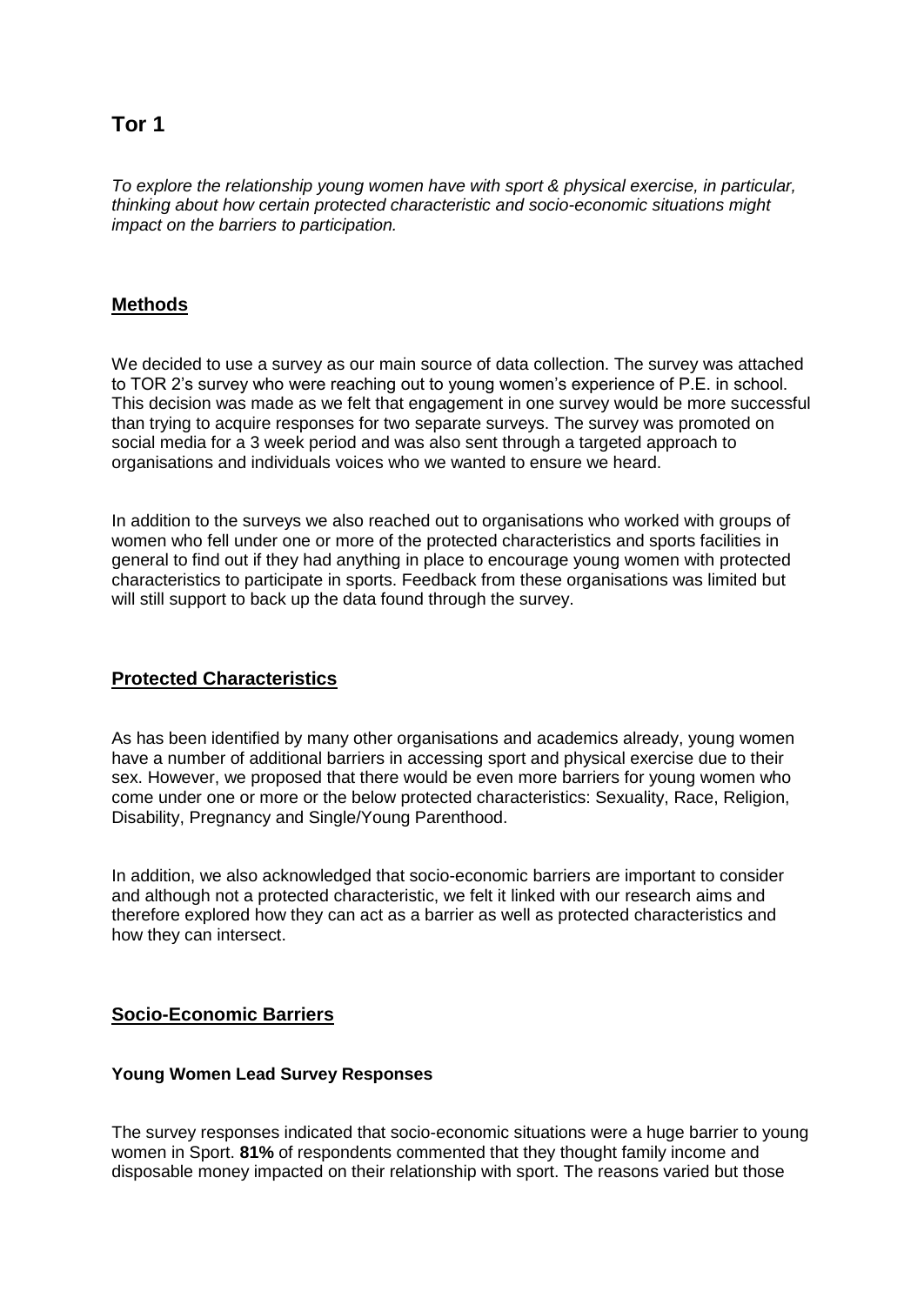coming in highest were membership fees **(38%)**, cost of competing **(18%)**, costs of equipment **(14%)** and travel costs to sport facilities **(10%).** 

A selection of quotes from the responses are included below and highlight the difficulties in participating due to financial barriers:

Participant 43

"Definitely. Growing up in an affluent area it was an assumption I came from money which was so far from the truth. I was naturally interested in sports however due to the lack of money I wasn't able to join any clubs. It was heartbreaking. At school it was so sexist and gender specific UBS only I miss out greatly doing the sports I wanted to do; rugby and football. If I tried to play them I suffered terrible bullying and abuse from both kids and teachers. This occurred throughout primary and secondary school.*"*

*"Women (cis + trans) and non-binary people are under so much pressure from the media and*  from peers that whether we exercise or not we are judged on our bodies. On top of that our *access to sports and exercise is limited if we are low income. In high school, I would skip PE class because I was bullied for being fat. Now I am choosing between saving up for a proper pair of running shoes that won't injure my feet or being able to save for a safety net. Money and body image are the two things that have held me back and I hope that in the future young people are able to access sports and exercise more easily and with less pressure on their looks and bodies.*" - Participant 521

### **Organisational Feedback**

Some examples where organisations are acting to combat cost barriers are Active Stirling who responded that they have been making a conscious effort to target girls and young women in economically disadvantaged areas in Stirling. They have established a project in partnership with Stirling Council's Learning and Employability team to break down barriers for "women and girls who are experiencing specific barriers to participation into sport and physical activity" (Stirling Council, 2019).

### **Single & Young Mums**

### **Young Women Lead Survey Responses**

67 of the Young Women who responded to the survey ticked to say they have children or caring responsibilities. 65% of those young women commented that motherhood had negatively impacted their relationship with sport.

Time (22%), Finance (7%), Lack of childcare facilities (9%) and having low self-confidence (7%) were the four main barriers to their participation since becoming a mother.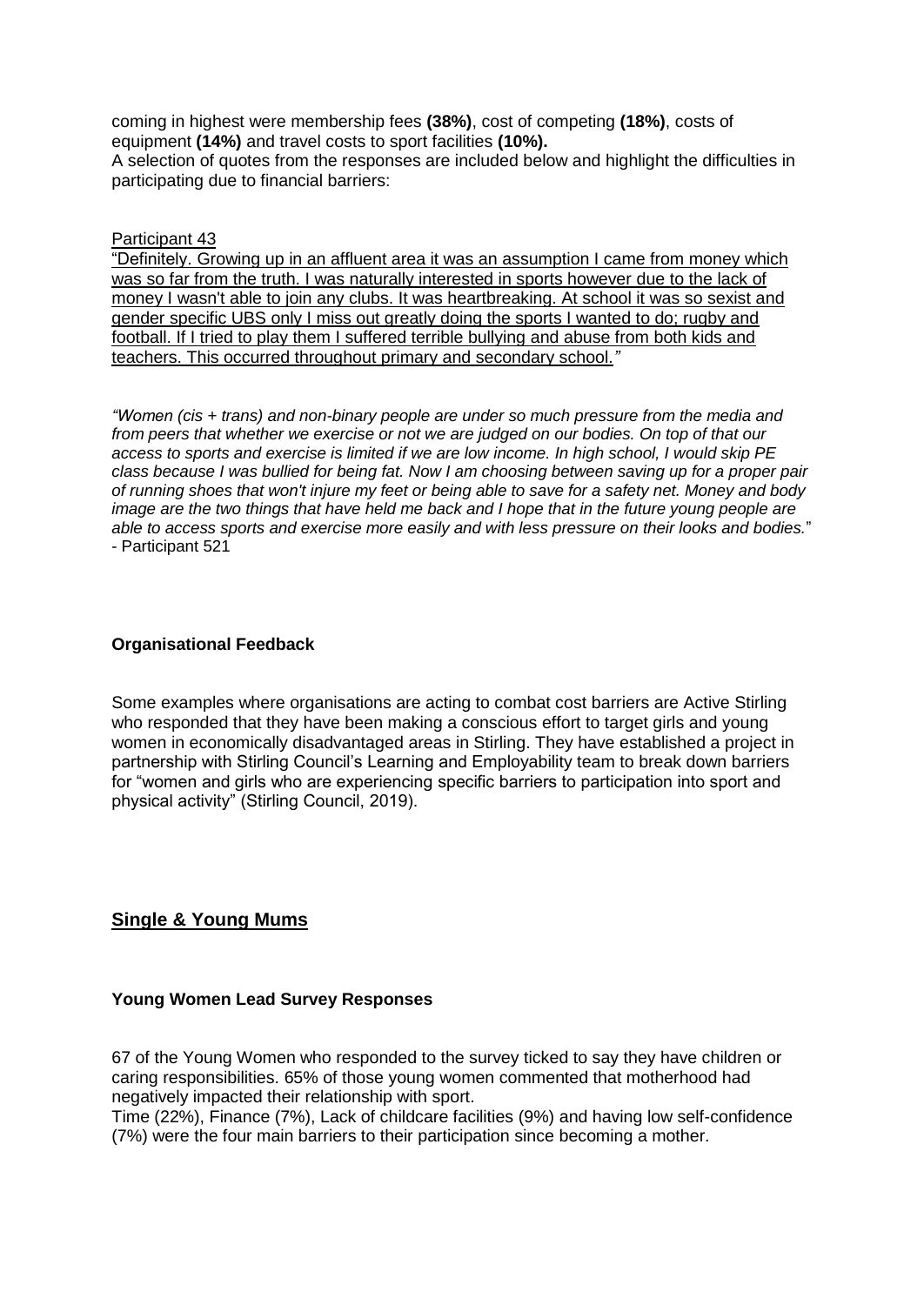#### *"I wish there were more maternity options. The Edinburgh leisure website sucked, and I couldn't find a single water based class. I feel social exercise can be really good physically and mentally but it can be expensive."* - Participant 187

However, 14% also commented that they had noted an increase in participation as they wanted to be healthier for their children.

### **Organisational Feedback**

Active Stirling offer buggy walks for mums five times a week throughout Stirling.

## **LGBT+ Community**

### **Young Women Lead Survey Responses**

Participation in the survey from those who identify as LGBTQ+ was quite high with (25.8%) responding. In regard to the question of whether a protected characteristic impacts their relationship with sport, LGBTQ+ came in the highest. 22% of young women commented on that they had negative experiences in sport due to their LGBTQ+ identity.

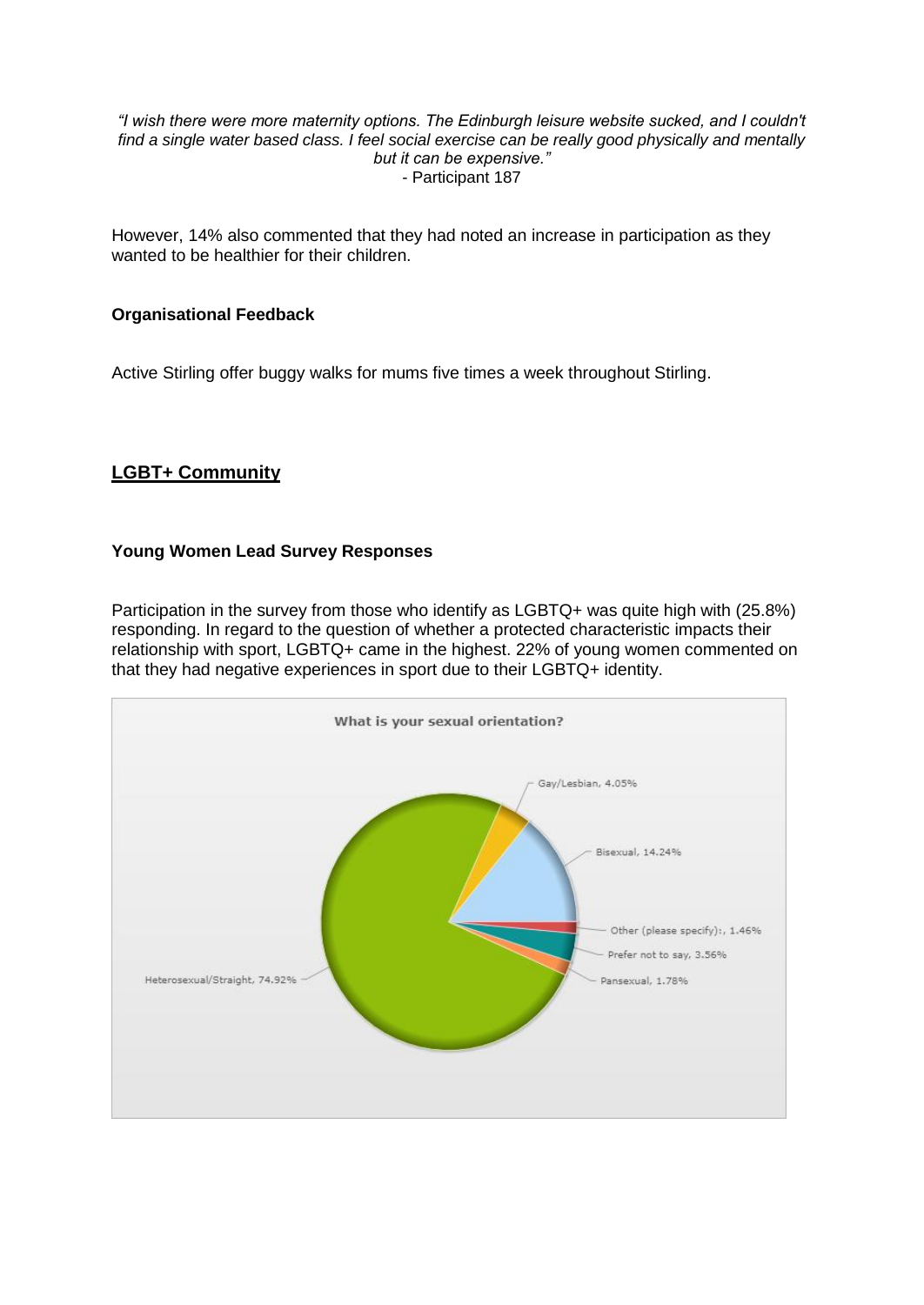

Some of the feedback in the survey is:

*"I was told I was not allowed to participate in girls only sports nor get changed with the other girls during sport due to my sexuality." -* Participant 133, identifies as pansexual

Participant 15 names gender dysphoria as a major barrier to her participation in sports.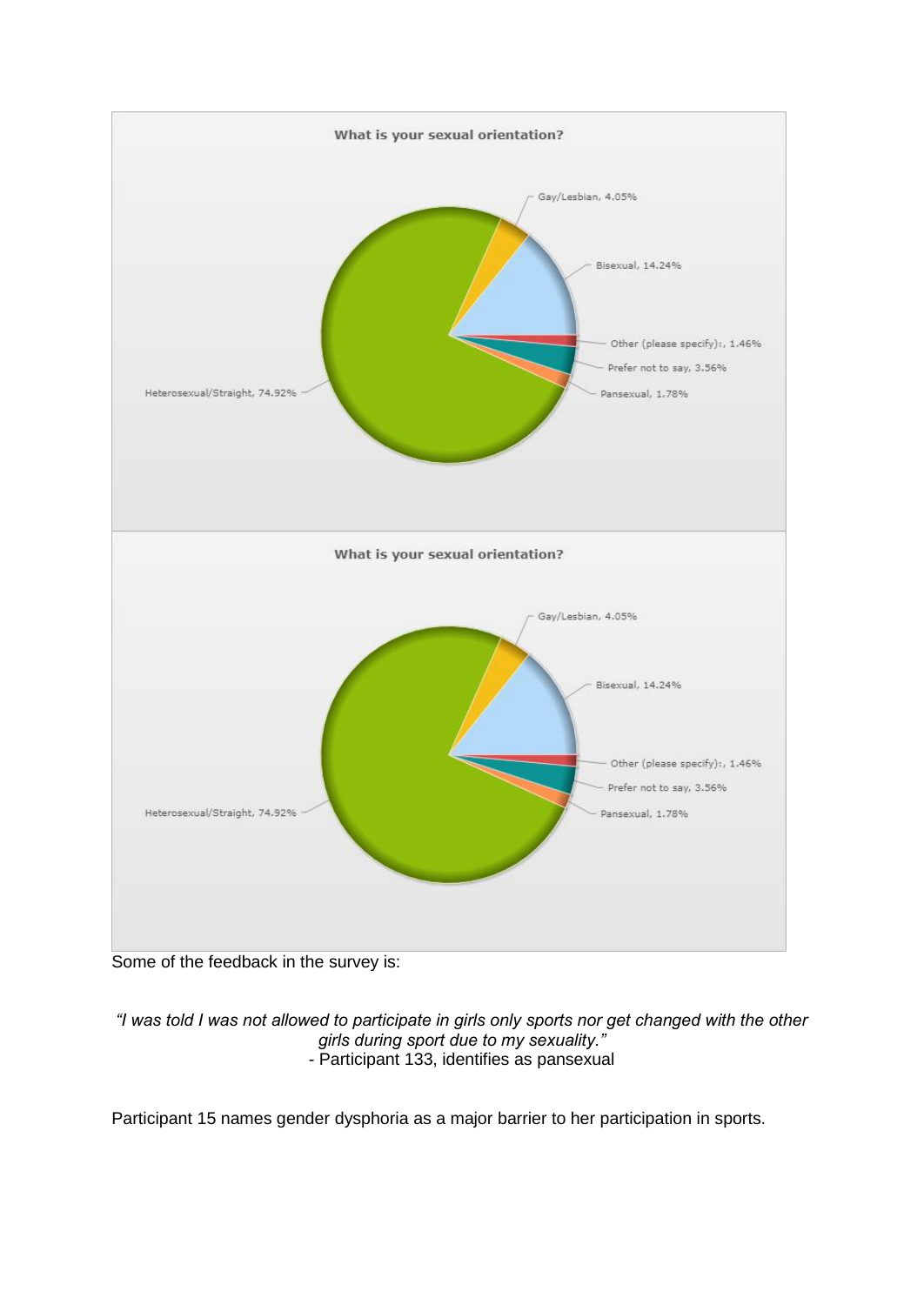*"I went to a catholic secondary school and was always very well aware of the thoughts and feelings against LGBT young people by teachers. I avoided taking part in PE as I felt uncomfortable in the changing rooms as I didn't want anyone to think I was looking at them purely because I was a lesbian."* - Participant 265

"*It's difficult to walk into a new place such as a gym and be a fat bisexual woman. I like lifting weights, and that means in commercial gyms I can be surrounded by cis-male gym culture which is exclusive and intimidating. I've recently found a gym which is lgbt+ friendly and inclusive to all. Since going there I've been able to participate with confidence - however, the cost is more expensive than Puregym or other places. So it's unlike I'll be able to continue there for much longer."* - Participant 521

A recurring theme were issues faced by women identifying as being part of the LGBTQA+ community in changing rooms.

*"Not particularly sport but PE used to make me freak out a bit because my class acted like I was a pervert and all didn't want to change with me in the room."* - Participant 26, identifies as gay

*"I was outed in school as bisexual. Shortly afterwards, I overheard friends in my class gossiping that i had been staring at them in the changing rooms. From then, I didn't want to risk looking at anybody directly either in the changing rooms or during PE in case it furthered this false narrative*." - Participant 29

*"At school when i was incredibly confused about my sexuality, the idea of getting changed in a room full of other girls for PE terrified me. I was so anxious that someone would catch me looking at them and accuse me of being gay. I had a lot of excuses up my sleeve to get me out of a situation where i had to be vulnerable/physical with other women." -* Participant 278

*"Anxiety about which changing facilities to use as a trans person. Using the right one for my gender presentation is intimidating as it's very difficult to pass while undressed, and the possibility of being harassed or assaulted for being perceived as out of place is high. On the other hand using the wrong one for my presentation means I'm visibly the wrong gender when entering or leaving fully dressed and similarly vulnerable to harassment or attack, and my gender may be misread or undermined by anyone who sees me leaving the wrong changing room. Swimming and other activities that require form fitting clothing are also very stressful, as passing in those circumstances is difficult and there is a nasty perception among some people that trans bodies are 'obscene' or unsuitable for public places / where children may be present. Many sports teams and exercise groups are gender segregated, which raises the same issues - e.g. which football team to join, how to negotiate group shower blocks or changing rooms, fear of rejection by teammates, etc."* 

*- P*articipant 323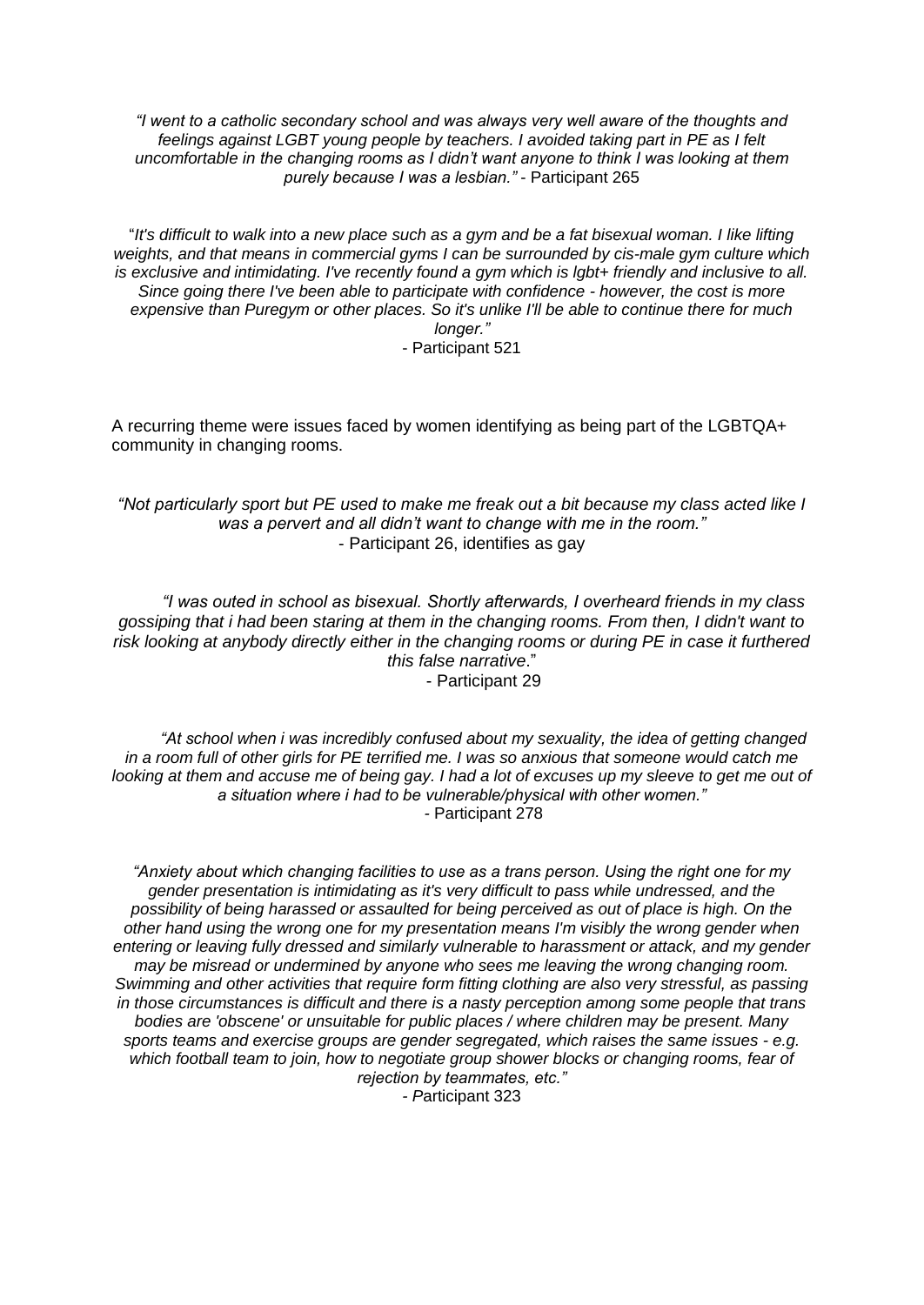"*I was made to change in a disabled changing room in high school when I came out as bi. it upset the other girls that I would be possibly attracted to them. This affected how comfortable I am in a changing room despite how comfortable I am in my own body. However I feel this is not an issue as an adult as obviously people don't know my sexual orientation by looking at me. But it massively affected me as a teenager not being welcome and more likely to try and get out of P.E."*

- Participant 546, identifies as bisexual

1.6% of responses reflected current media coverage around the inclusion of trans people in sport. The comments that we received, some of which can be seen in our report, highlight a current atmosphere which can understandably prevent those in the trans community from participating in sport.

### **Organisational Feedback**

The Equality Network published two reports looking at homophobia and transphobia in sports in 2013, 'Out for Sports'. They found that homophobia and transphobia were massive barriers for LGBT people's participation in sport, particularly for trans people:

'**Is homophobia or transphobia a barrier to LGBT people participating in sport?** The impact of discrimination can be seen in the answer to this question which 79% of trans people answered in the affirmative. The following comment succinctly sums up why this may be the case: "...who wants to be teased, mocked and be made the butt of jokes in the showers, on the playing fields, in the pub?"

The number of trans identified participants who felt transphobia is a barrier to sports participation was fairly significantly higher than the number of non-trans respondents who see homophobia or transphobia as a barrier – that being 65%. This suggests that prejudice may be more of a barrier to trans people participating in sport than it is to those who do not identity as trans. The figures as to respondents' involvement in sport or physical activity tend to support this suggestion. 22% of trans respondents stated that they never participate in sport or physical activity and 30% stated that they are never involved as spectators, compared to 15% and 18% respectively of non-trans respondents.

However, in looking at these figures consideration must be given to the fact that a higher proportion of trans identified respondents indicated that they are disabled, 25% compared to 13% of non-trans respondents, and this may have an impact on their sports participation.

'One of the main barriers to participating in sport raised by trans respondents was the lack of changing and leisure facilities which meet the needs of trans people. Transgender interviewees identified a number of issues around changing rooms including the fact they are usually gender specific and lacking in privacy. Respondent's related their concerns about their ability to pass as the gender they identify as in such an environment. Issues around body scarring or body image and fears of having their gender identity challenged by staff and other facility users meant that many transgender people were anxious about entering sports facilities and taking part in sport.'

The following recommendations were made as a result of the report. It would be good to check in and see if these recommendations have been followed.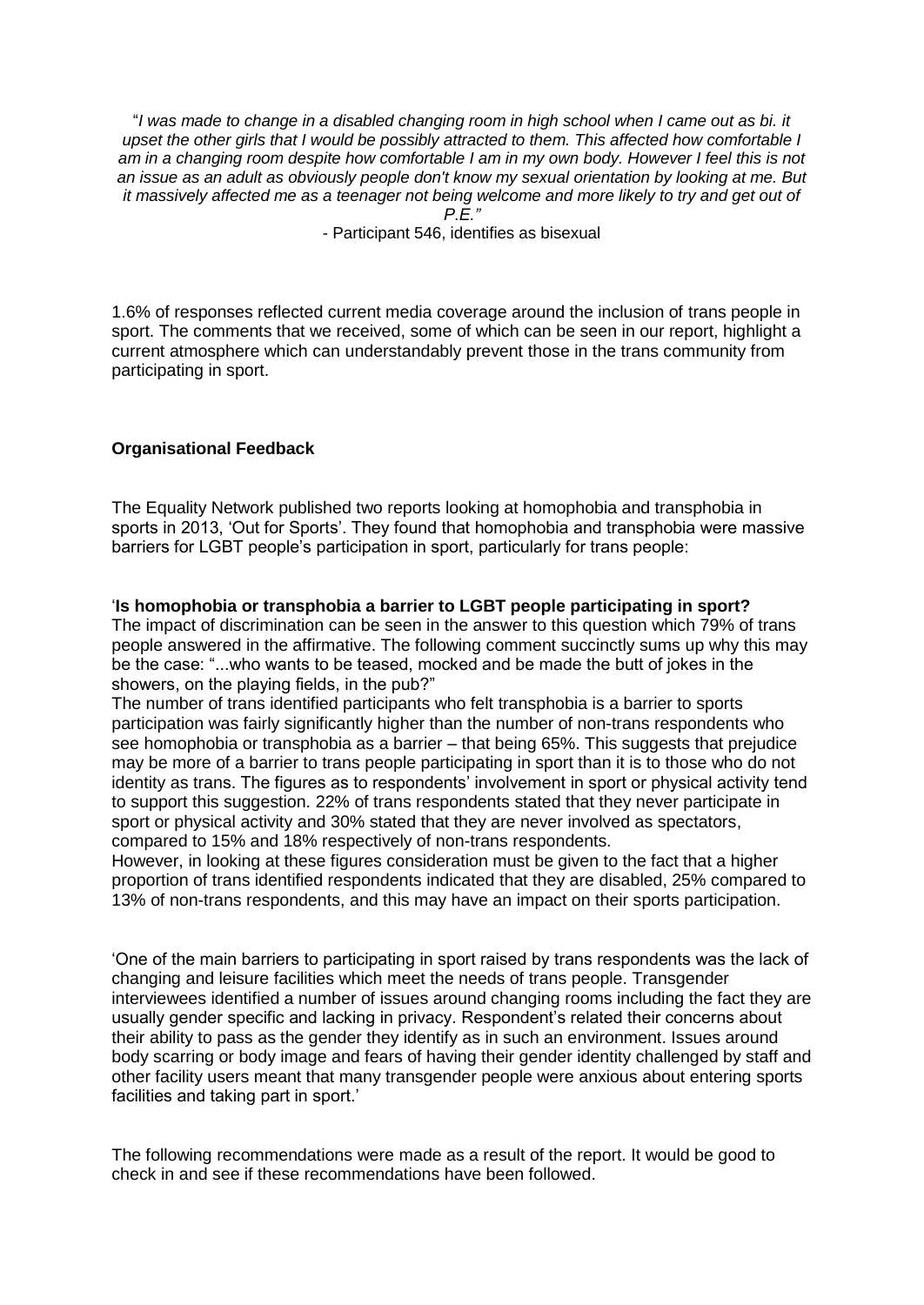1. Visible Leadership 2. National Reference Group 3. Action Plan 4. Policies 5. Education 6. Changing Attitudes 7. Tackling abuse 8. Supporting LGBT Participation 9. Capacity Building 10. Employment

[http://www.equality-network.org/wp-content/uploads/2013/03/Transgender-specific](http://www.equality-network.org/wp-content/uploads/2013/03/Transgender-specific-companion-report.pdf)[companion-report.pdf](http://www.equality-network.org/wp-content/uploads/2013/03/Transgender-specific-companion-report.pdf)

### **Religion:**

#### **Young Women Lead Survey Responses**

5% of those who commented that a protected characteristic impacted their relationship with sport, acknowledged that it was due to racial factors.

*"I feel that since I wear the hijab I am judged when coming into the gym, coming to a sports club. I do not feel welcome, therefore I mostly exercise at home." - Participant 85*

*"I'm Arab / British - and also a Muslim. There's a lot of difficulty with swimming and other sports that comes with that. It took a while to be comfortable with working out in the clothes that I do today." - Participant 161*

### **Race**

#### **Young Women Lead Survey Responses**

There was a very low return rate from BAME young women on the survey, despite targeted approaches to organisations working within their communities. Overall in regard to survey responses there were only (4%) from a BAME background and no comments on how it impacted relationships with sport.

### **Disability**

**Survey Findings 67 respondents to the survey highlighted that they considered themselves to have a disability and of that 67, 12 (18%) responded that they felt it impacted on their relationship with sport.**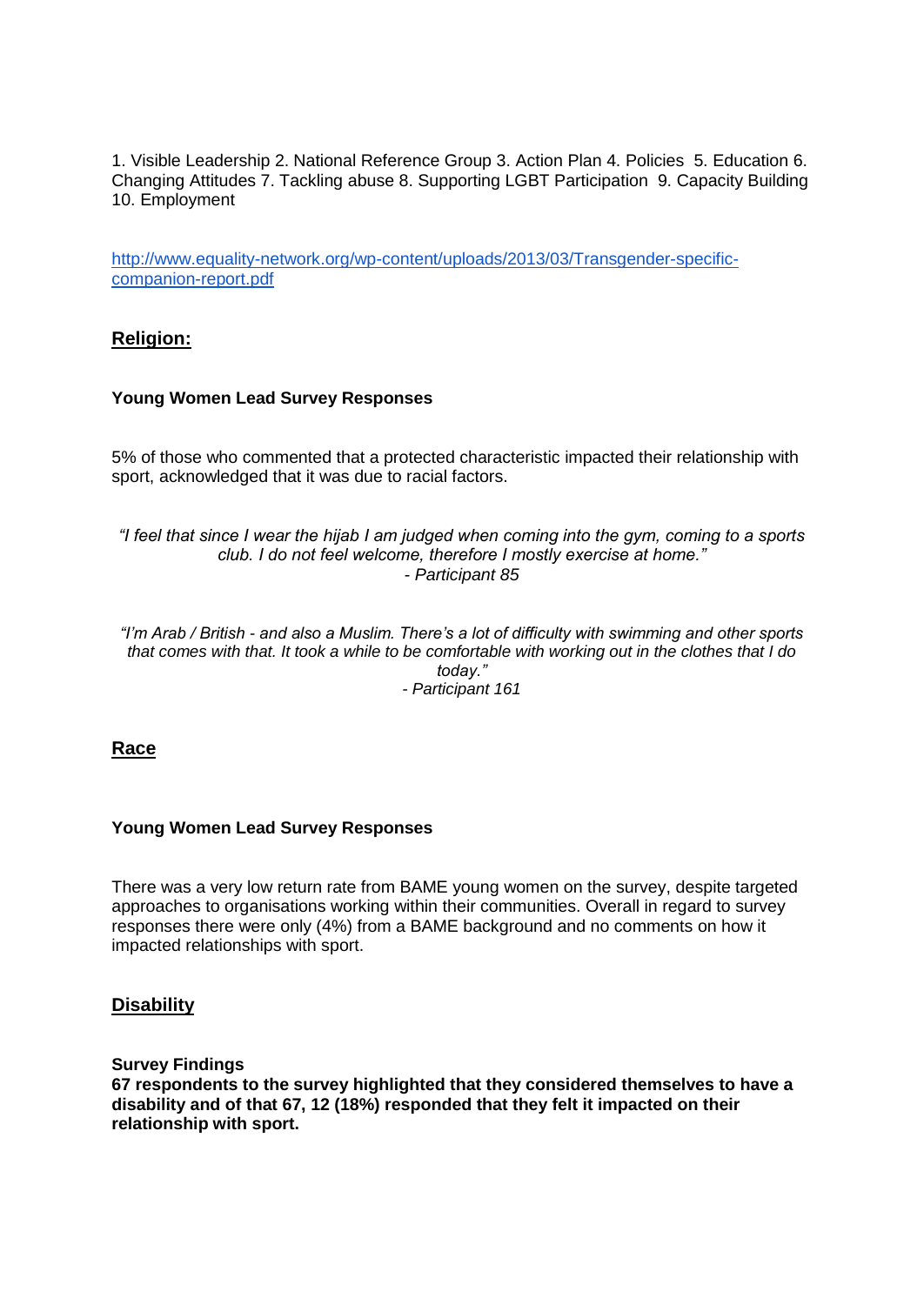There was a diverse range of disabilities and conditions mentioned, some of the quotes from survey respondents are below:

*"Since being diagnosed with an inflammatory condition I have very limited energy to take part in sport or to exercise the way I used to, and am also less inclined to try something new or different, even if it might help, for fear of doing it wrong and hurting myself."*

Another theme that was identified was that there is a lack of awareness and training for teachers to support young women with disabilities. One quote from the survey highlights this lack of knowledge and the impact it had on experience of sport:

*"I am autistic and have Ehlers Danlos Syndrome. I didn't know this until more recently. I always hated doing PE as I felt like I was being watched and judged by other people. I was never good at it and seemingly had some developmental delays. I started getting knee pains in p6 and was diagnosed with Osgood Schlatters. Some teachers kept saying only boys usually got that. I don't think I had it long term, but it wasn't really reviewed. I continued to use it to get out of PE even when the pain had lessened. All my school reports say "need to be more confident in PE" with no practical advice on how to go about building that confidence. P1 says poor motor skills development, but no referrals were made. In high school I started doing PE again, and the boys would make fun of me. My knees got bad again and they tried to put me in swimming all the time. I couldn't swim, probably due to lack of strength and coordination. I was also nervous about pubes and tampon strings on show. I got put in eternal ping pong hell as a result."*



#### **Organisational Feedback**

#### Active Stirling

They offer weekly walking netball sessions for women with disabilities at The Peak.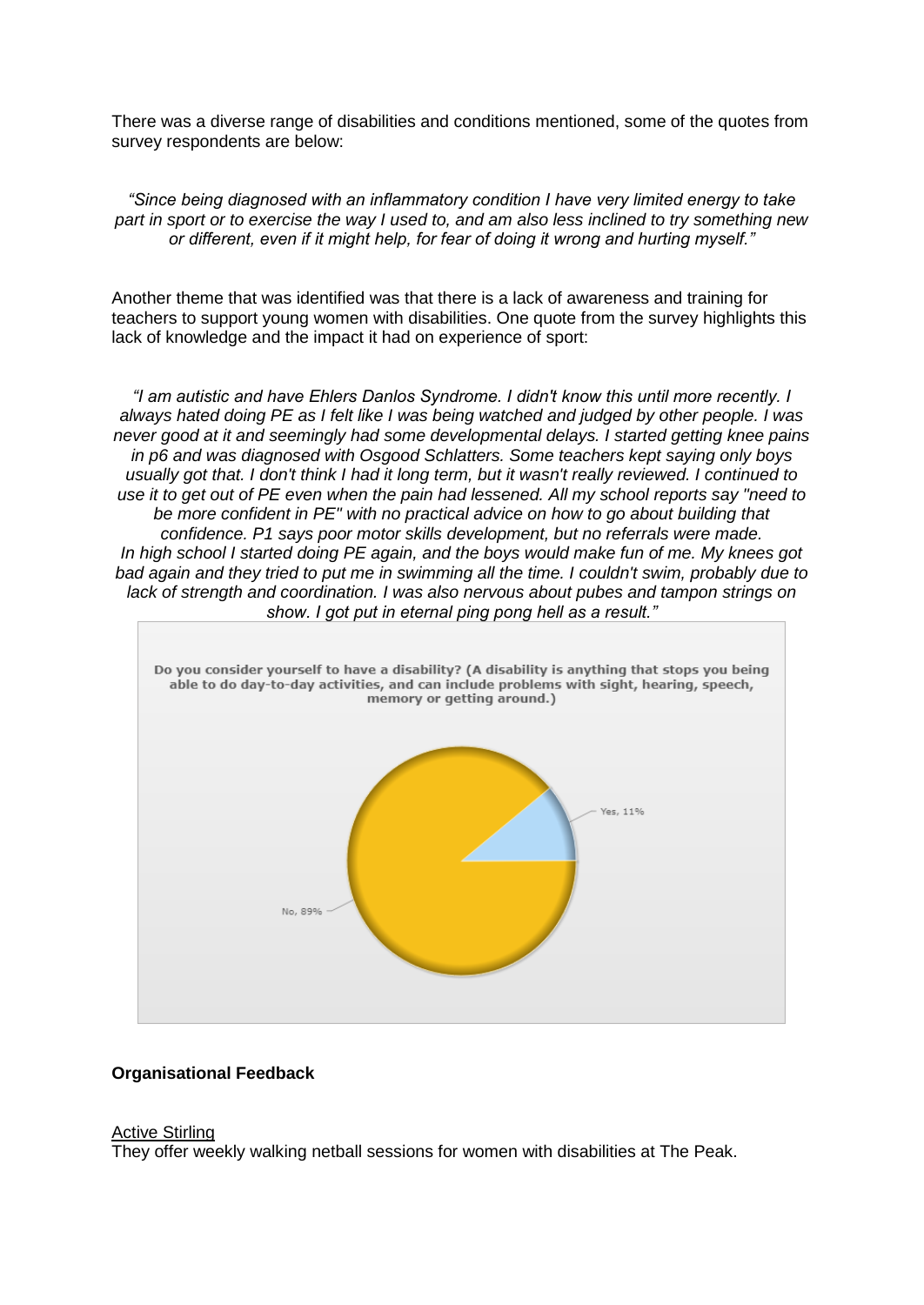Incontinence - Elaine Millar (Pelvic Physiotherapist)

20% of young women (15-25) wet themselves which is a big reason why girls don't participate in PE at school and drop out of sport. It's a massive, under-recognised and under-treated issue which most young women are embarrassed to speak about. Currently, there is no pelvic health education in PHSE. If women knew what they could reasonably expect from their genitals through the course of their lifetime then they would be able to seek help. Young women should leave school knowing what normal peeing, normal pooing and normal sexual function is - without that knowledge they don't recognise problems, believe that leaking is just how it is and set themselves up for a lifetime of bladder and bowel problems, impacting on their relationship with sport. In particular Stress incontinence, where you wet yourself laughing, jumping, sneezing, has up to an 84% cure rate with 6 sessions of physio. Many young women have rigid pelvic floors, which some basic education could fix before they become too complex. Unfortunately due to embarrassment & stigma it takes an average of 7 years for women to seek help. PE teachers and sports coaches should be trained to identify and support prevention of incontinence and vaginal prolapse which impacts 50% of women over 50. If we teach the teenagers to do their pelvic floor exercises we can prevent prolapse in the majority of women. This was not a topic which came up in the survey, however, factors such as limited awareness and embarrassment, as suggested by Elaine, could have prevented young women wanting to discuss this.

# **Written Evidence Submission for Tor-2**

# **To look at the provision of sport and physical activity in schools and how this influences attitudes amongst young women**

**Section 1 - Method of Engagement** 

### **1.1 Young Persons Survey**

Alongside the Tor-1 group\*, we created a survey in order to gather data regarding young women's experience of Physical Education (PE) in school. After discussing our method of data gathering with the rest of the Committee, we agreed with Tor-1 that our engagement strategy would work better as one large survey. The survey was aimed at young women, aged 16 to 30, allowing those women who were no longer at school to bypass specific school related questions. For three weeks, the survey was promoted through social media platforms - Twitter, Facebook, LinkedIn and Instagram - with individuals and organisations from a variety of sporting and political backgrounds being targeted.

Our group's questions focused on the following areas:

- Enjoyment of PE in primary school and secondary school
- Whether school has helped to understand diet and benefits of exercise
- How to improve enjoyment in PE at school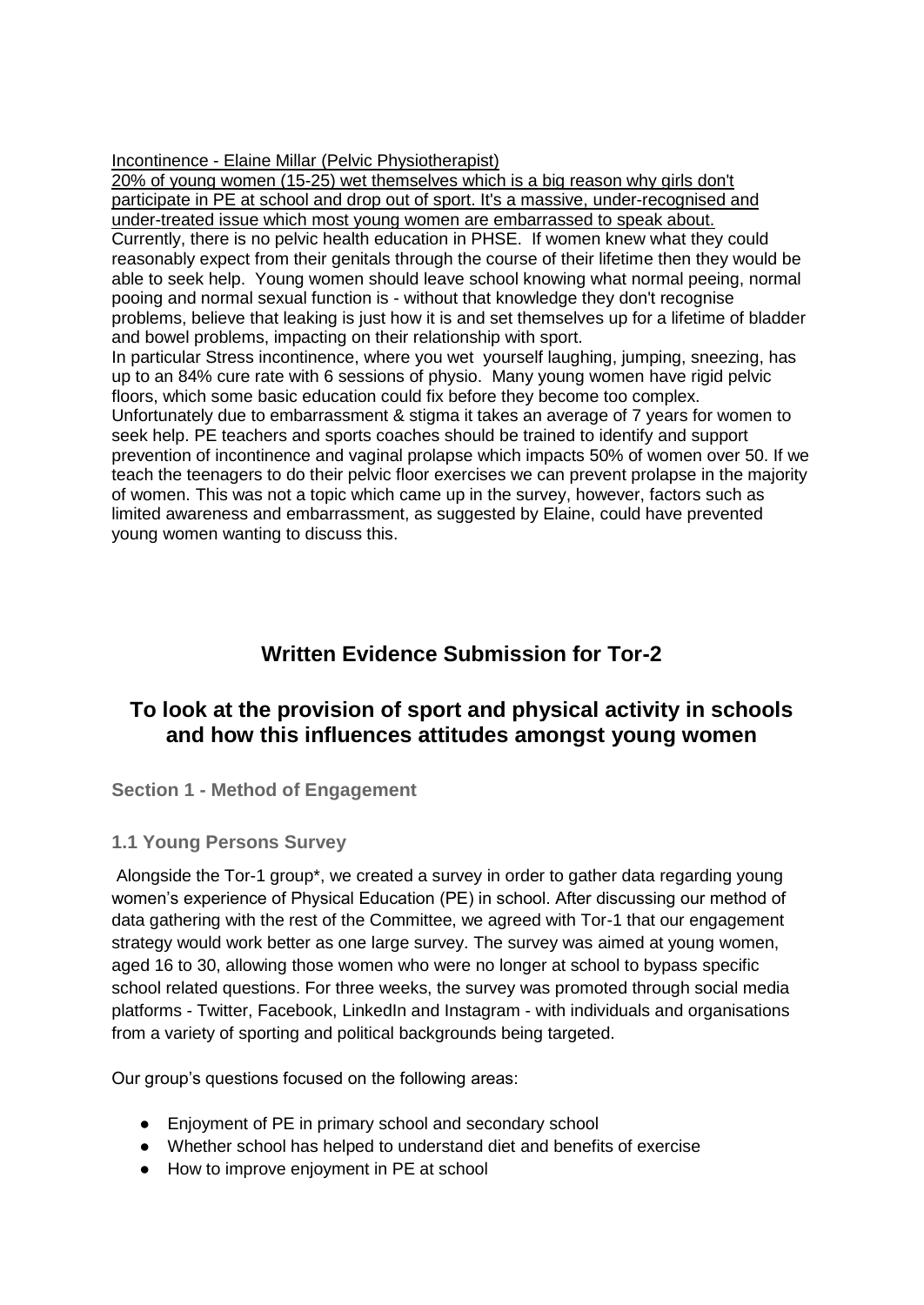- The barriers to taking part in PE
- Exercise outwith school

*\*Tor-1 group focus: Protected Characteristics.* 

### **1.2 Teacher Survey**

Our group's main focus and area of research centres around PE at school. Following the evidence submitted by Professor David Kirk, Professor of Education at The University of Strathclyde, we identified the issues we wished to explore - young women's direct voices, the curriculum, pedagogy, and teaching methods. As the main survey with Tor-1 was aimed primarily at young women who are still in school, the group created a separate survey aimed at teachers in Scotland. We invited teachers from any discipline to take part in a short survey consisting of five questions. Our aim was to gain an insight into how sport and PE at school is viewed, understood and valued by those who teach.

### **1.3 Teacher Interviews\***

In order to add more qualitative data to our survey results, we arranged to interview three Physical Education teachers from different areas in Scotland to gain an insight into their career experiences. Employed at both state funded schools and independent fee paying schools, these individuals provided us with lived experiences of PE teaching. As we were only able to interview three teachers, we wish to stress that these interviews are not a fully accurate portrayal of PE teaching throughout Scotland.

We interviewed:

- **Ross Johnson** Young coach of the year 2018. Coaches rugby at an Edinburgh state-funded school. Works with girls of all ages and backgrounds.
- **Jude McMullen** Physical Education teacher and Hockey Coach at an independent fee paying school in Dundee.
- **Jess Jameson** Physical Education teacher who has worked at both independent fee paying and state funded schools throughout the central belt.

We asked the following questions:

- 1. What do you think the main barriers to sport and exercise for young women are?
- 2. What measures (if any) do you try to take to be as inclusive as possible when dealing with young women in sport/exercise?
- 3. Do you think this is effective in encouraging more young women into sport?
- 4. Do you think that PE uniform (or lack of) impacts young women's participation in sport? If yes, why do you think that is?
- 5. In your opinion, what could be done to ensure young women feel more comfortable participating in sport at school?
- 6. Do you believe enough time is spent on physical education at school?
- 7. What do you believe are the biggest barriers to young women participating in sport or physical activity outwith school?

*\*Transcripts of the interviews can be provided for further information.*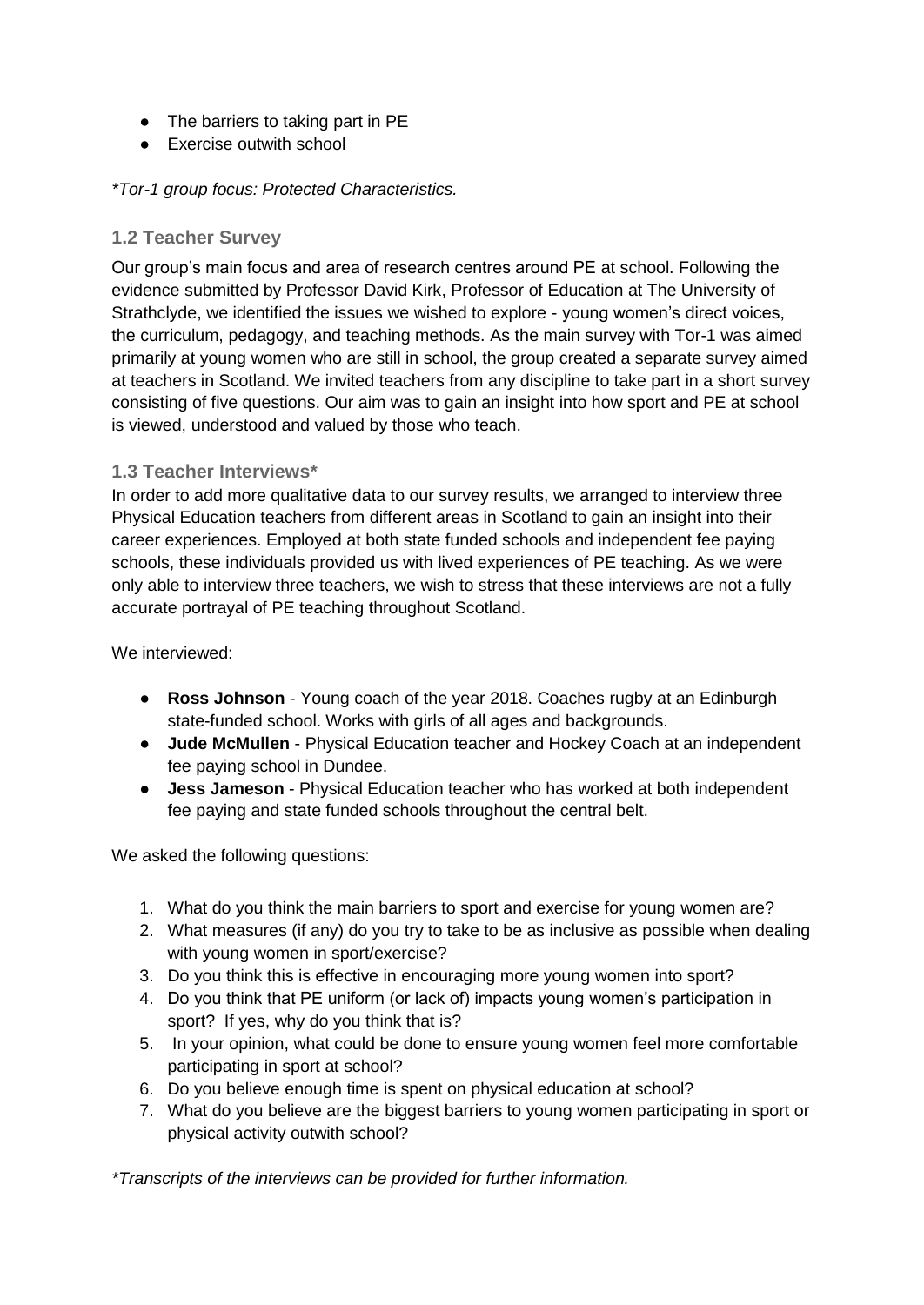### **1.4 Focus Group**

In an effort to hear the voices of a broader range of young women whilst not limit ourselves to those who use social media we contacted local girlguiding groups. Due to time constraints, we were only able to hold one focus group. A session plan was created by a member of our group and a youth leader, who already knew the group, conducted the exercise with 20 young women, aged between 10-12. The girls were divided into four groups, each with a flipchart paper, post-its and pens. They were then asked the following four questions:

- 1. What you like about PE in school?
- 2. What you dislike about PE in school?
- 3. What would you change?
- 4. Why did it change (is it did) between primary and secondary?

The girls were then asked to write their responses individually or with a friend and walk around the different tables adding their responses to the flipcharts. After this, they were all provided with stickers which they then put beside the responses they thought were the most important. A discussion was then held where everyone was able to discuss the themes that came up and add any extra information.

## **Section 2 - Results**

### **2.1 Survey of Young Women**

| <b>Number of Completed Surveys</b>               | 618                                                                                                                                 |  |  |  |  |  |  |
|--------------------------------------------------|-------------------------------------------------------------------------------------------------------------------------------------|--|--|--|--|--|--|
| Respondents who answered the<br>school questions | 31% (192)                                                                                                                           |  |  |  |  |  |  |
| Main area of responses                           | South Lanarkshire - 20%<br>Edinburgh - 19%<br>Fife - 14%<br>We received responses from 31 out of 32 Local<br><b>Authority Areas</b> |  |  |  |  |  |  |

The response to the young persons survey highlighted some interesting results:

- Only 40% of respondents agreed or strongly agreed that school had taught them about the importance of a balanced diet
- Just under half (49.5%) agreed or strongly agreed that school had helped them to understand the benefits of physical activity and exercise
- 83% of young women stated that they agreed or strongly agreed with the statement 'at primary school I enjoyed Physical Education lessons'
- 54% of young women stated that they agreed or strongly agreed with the statement 'at secondary school I enjoy Physical Education lessons'
- 53% of respondents advised that their enjoyment between primary and secondary school declined and 14% advised that it increased
- 74% of respondents took part in sport or exercise outside of school.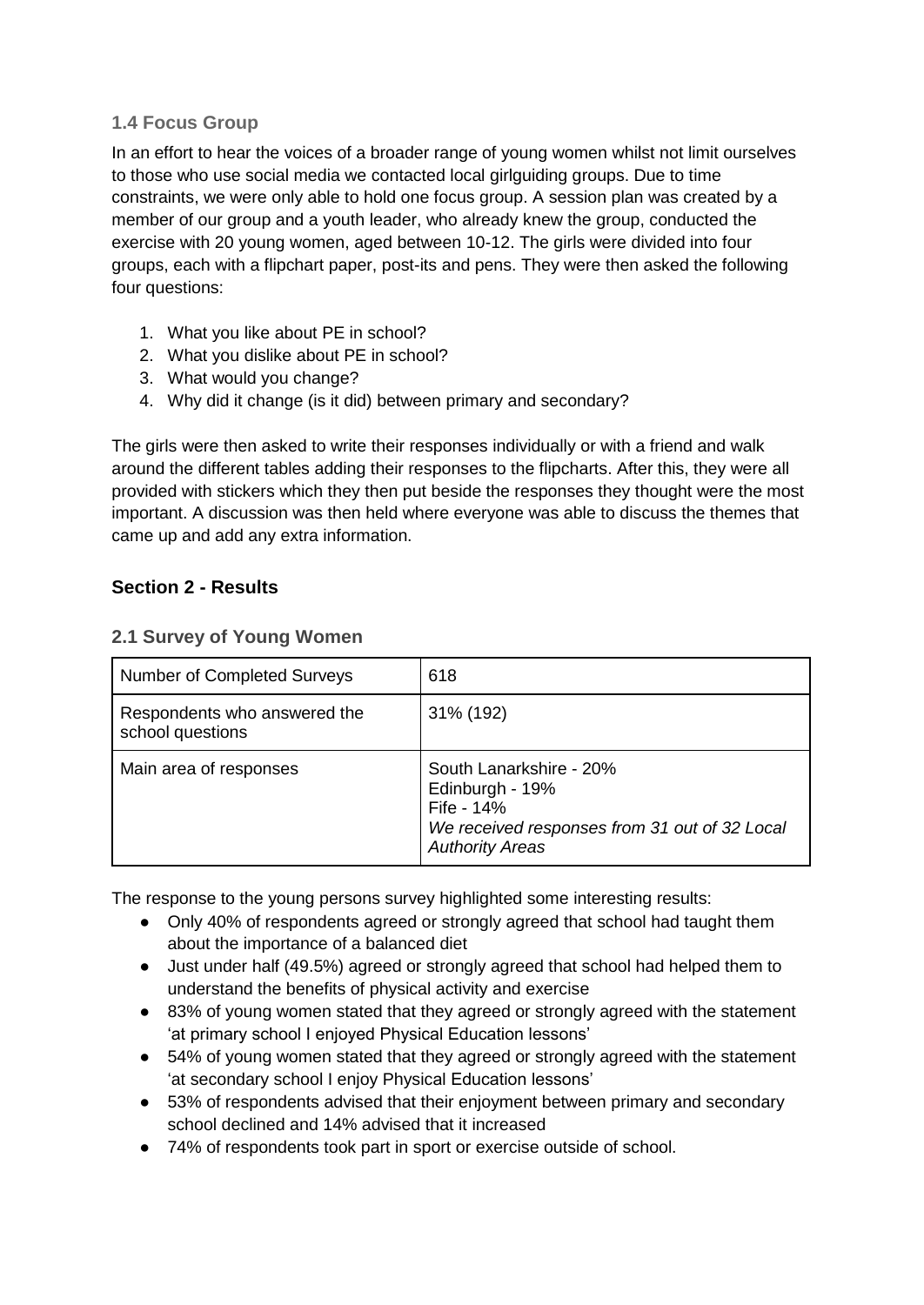Our survey included open-ended questions which allowed those taking part to provide additional information. When asked why respondent's levels of enjoyment had changed between primary and secondary school the results highlighted four main trends - Gender Dynamics, Competitiveness, Judgement, and Body Confidence.\*

### *\*Direct quotations from the surveys can be provided for further information.*

When asked what would have increased participant's enjoyment of PE in primary school respondents advised:

- More choice of activities (57%)
- Better facilities (39%)
- More focus on fun as opposed to competitiveness (36%)

In comparison, the top suggestions for secondary school were:

- More choice of activities (54%)
- More focus on fun as opposed to competitiveness (47%)
- Better facilities (29%)
- Teaching methods (29%)

### **Question posed to pupils: Are any of the following barriers to your participation in sports?**

| Dislike of PE kit                                                 | 10.94% |
|-------------------------------------------------------------------|--------|
| Dislike / unsuitable facilities (e.g. changing<br>rooms, showers) | 16.15% |
| Body confidence                                                   | 55.73% |
| <b>Ability</b>                                                    | 35.94% |
| <b>Bullying</b>                                                   | 17.19% |
| Menstruation                                                      | 35.94% |
| No motivation                                                     | 35.42% |
| Other (please specify): View]                                     | 18.23% |

### **2.2 Teacher Survey and Teacher Interviews**

| Question                           | <b>Result</b> |  |  |  |  |  |  |
|------------------------------------|---------------|--|--|--|--|--|--|
| Number of complete surveys         | 257           |  |  |  |  |  |  |
| <b>Female Respondents</b>          | 89%           |  |  |  |  |  |  |
| Primary School Teachers (non-PE)   | 54%           |  |  |  |  |  |  |
| Secondary School Teachers (non-PE) | 33%           |  |  |  |  |  |  |
| <b>PE</b> Teachers                 | 6%            |  |  |  |  |  |  |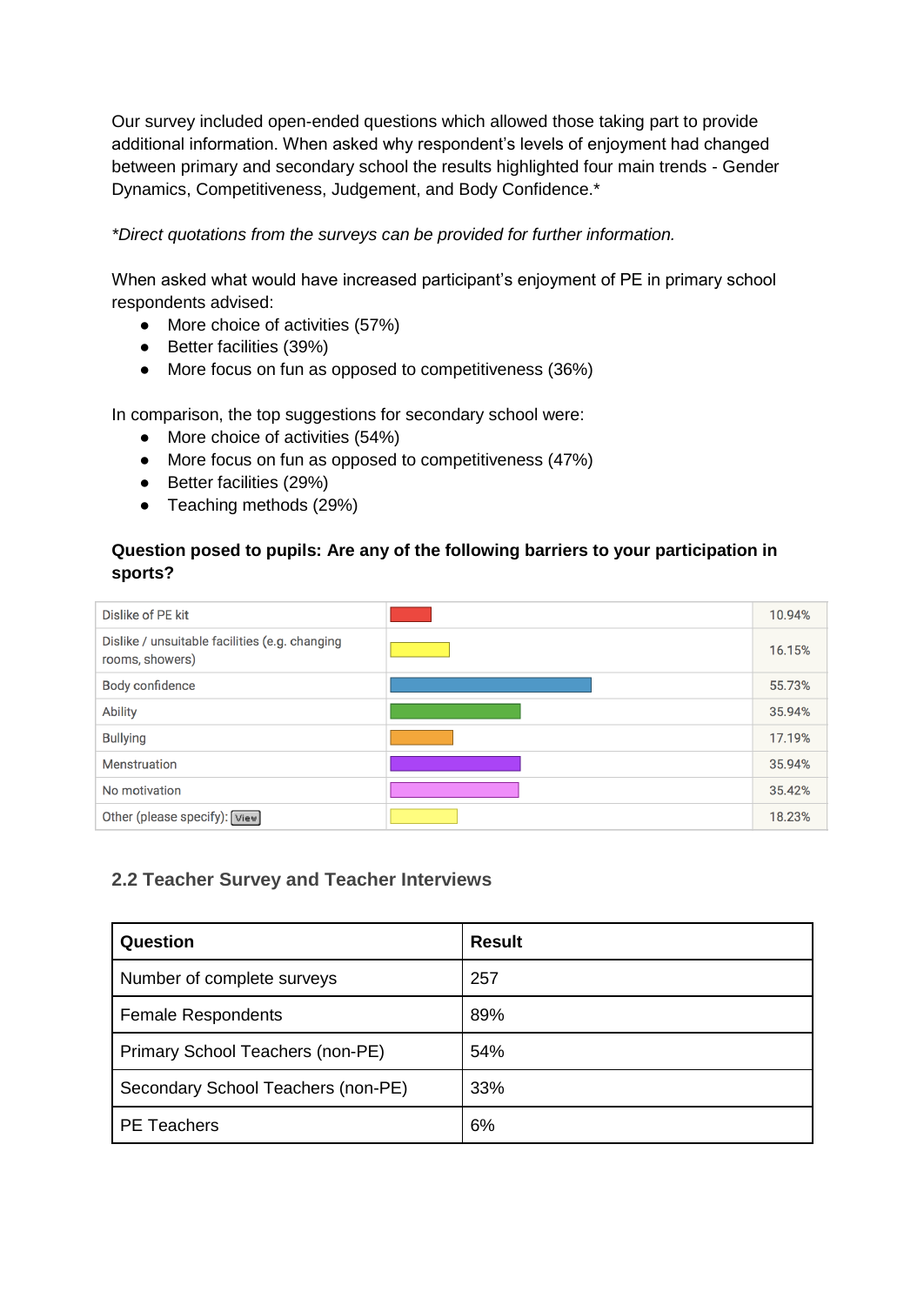86% of teachers who took part in our survey agreed or strongly agreed that young men in the school that they teach at are enthusiastic about participating in PE lessons, whereas when posed the same question regarding young women only 61% agreed or strongly agreed.

### **Question posed to teachers: From your experience, what, if any, barriers do young women face in regard to participating in sport or exercise at school?**

| Body confidence issues                    | 72.76% |
|-------------------------------------------|--------|
| Provision of activities within the school | 26.07% |
| Facilities available within the school    | 27.63% |
| Mixed gender activities                   | 31.91% |
| Perception of gender roles                | 31.91% |
| <b>Menstruation</b>                       | 34.63% |
| <b>Bullying</b>                           | 20.23% |
| <b>PE</b> kit                             | 45.14% |
| I'm not aware of any barriers             | 9.73%  |
| Other (please specify): View              | 7.78%  |

The three PE teachers that we interviewed and the variety of responses to the open-ended questions in our survey stressed how different every school is, however, there appear to be common trends.

### **Lack of Equipment and Facilities:**

Lack of equipment can act as a barrier to pupils according to the responses from our teacher survey and interviews.

- ❖ 28% of teachers cited school facilities as a barrier to young women's participation.
- ❖ 41% of teachers agreed that better facilities would increase young women's participation in physical education.

### **Body confidence:**

This was cited by each of the teacher's that we interviewed as a particular barrier to young women's participation in PE at school and especially noticed between senior one girls and senior two girls. The results from both the teacher survey and young person's survey would appear to back this up.

- ❖ 56% of the pupils who took part in the young persons survey cited body confidence as a barrier.
- ❖ 73% of teachers stated that body confidence acted as a barrier to young women participating in Physical Education at school.
- ❖ 36% of those that did not take part in sports outwith school stated that this was due to body confidence issues.

**PE Kit/Uniform:**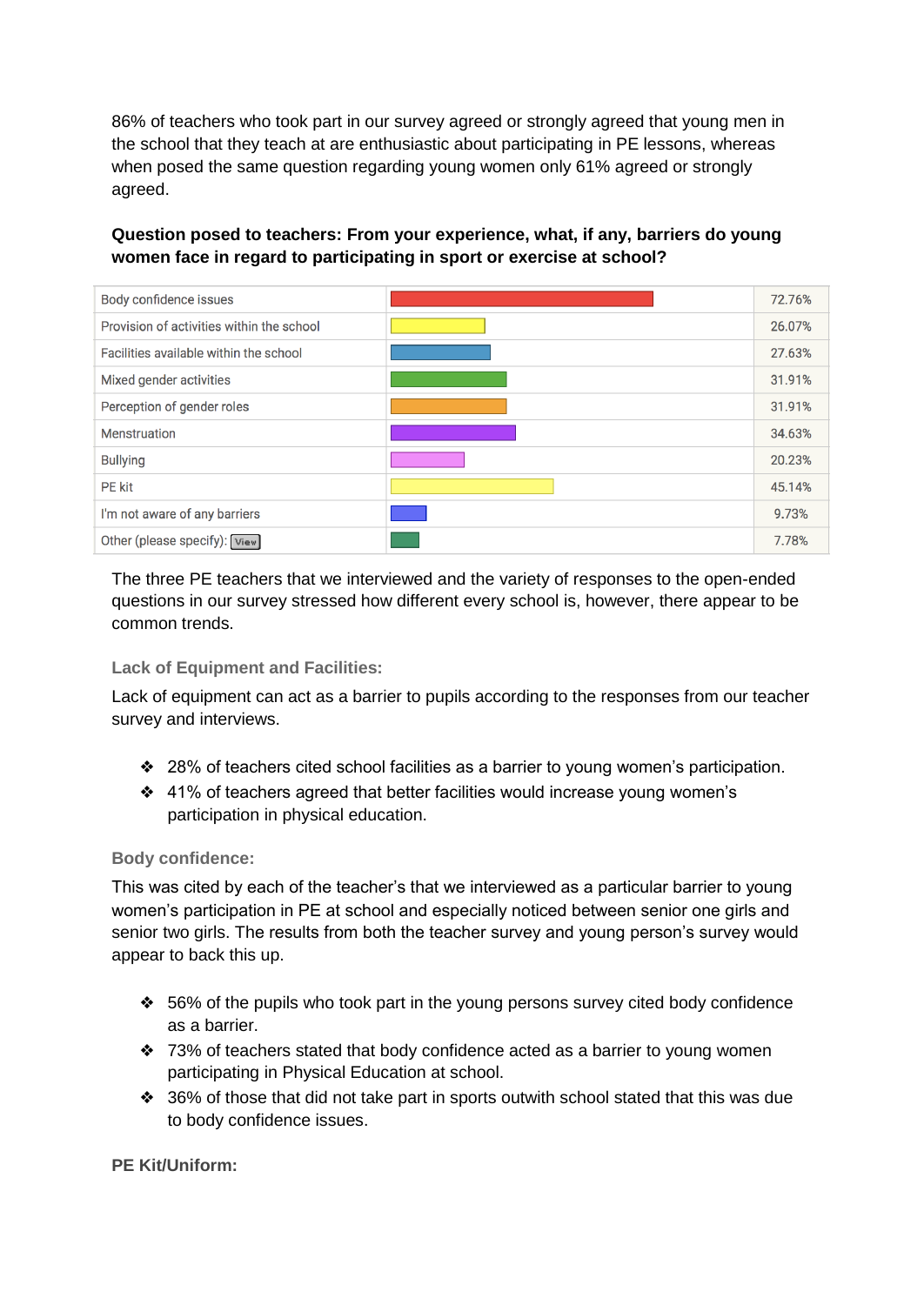45% of teachers advised that PE kit was a barrier. Interestingly, only 11% of young female pupils stated that dislike of their PE kit acted as a barrier for them.

### **Question posed to teachers: What do you think can be done to increase young women's participation in sport and/or exercise at school?**

| More choice of activities                          | 55.25% |
|----------------------------------------------------|--------|
| Better facilities (e.g. changing rooms, showers)   | 40.47% |
| Different teaching methods                         | 18.29% |
| Single sex lessons                                 | 23.74% |
| More female PE teacher(s)                          | 19.84% |
| <b>Better PE kit</b>                               | 14.40% |
| No need for a PE kit / ability to wear own clothes | 28.40% |
| More focus on fun as opposed to<br>competitiveness | 49.03% |
| I don't know                                       | 10.12% |
| Other (please specify): View                       | 8.56%  |

The teachers that we interviewed agreed with these survey results. They also included having more female role models as a way to increase participation. By inviting female athletes to their schools to talk to the students or by taking students to watch matches, the teachers were able to provide role models and encourage young women to engage with the sport.

## **2.3 Focus Group with the Girl Guides**

The focus group found that the top things young women disliked about PE were:

- ❖ When you have to do dancing with the boys (4)
- ❖ Our PE Teacher is sexist (3)
- ❖ Competitive attitude (2)
- ❖ Not academic enough (2)
- ❖ You might find it boring when you do a block for ages (2)

When asked what they liked about PE, the reasons given were:

- $\div$  It's fun (4)
- $\triangleleft$  The cool games and activities, it's really fun and gets you fit (3)
- ❖ Team sports (3)
- ❖ Gymnastics (3)
- ❖ Different types of sport (2)

When asked if they would like to change anything about sport, young women advised:

- ❖ Better variety of sports (5)
- ❖ Reduce sexism towards girls (3)
- ❖ Do more of pupil's choice sports (2)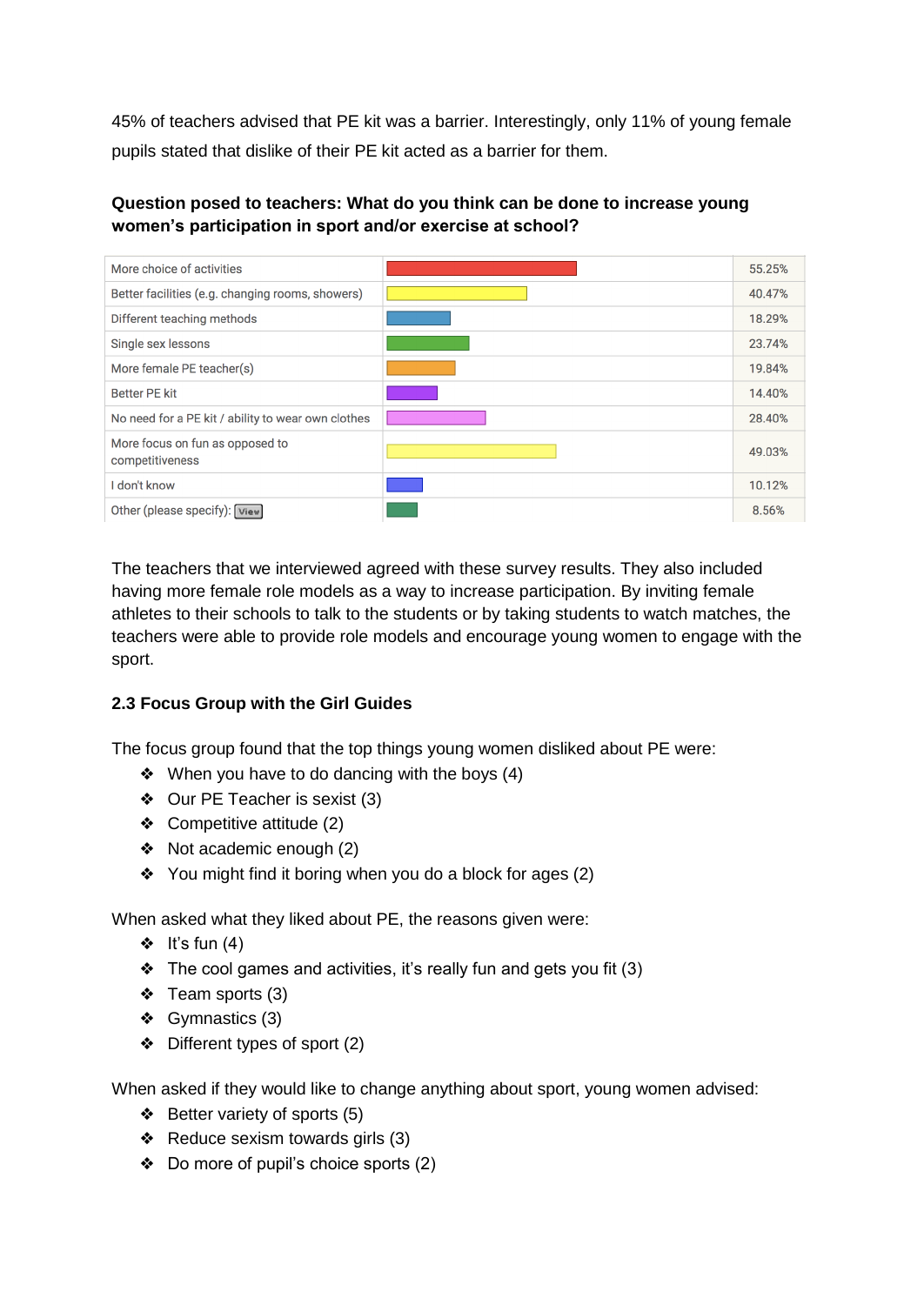- ❖ Female PE teachers (2)
- ❖ More group / team work

We intentionally kept these questions to the girl guiding group open so we could check the responses in our online surveys (which were more directive in offering options for responses) aligned with what young women would come up with themselves when asked about these issues. As can be seen above the focus group mentioned barriers including the gender of their teachers, activity choices and mixed gender activities in their responses, which is in line with the evidence from the survey.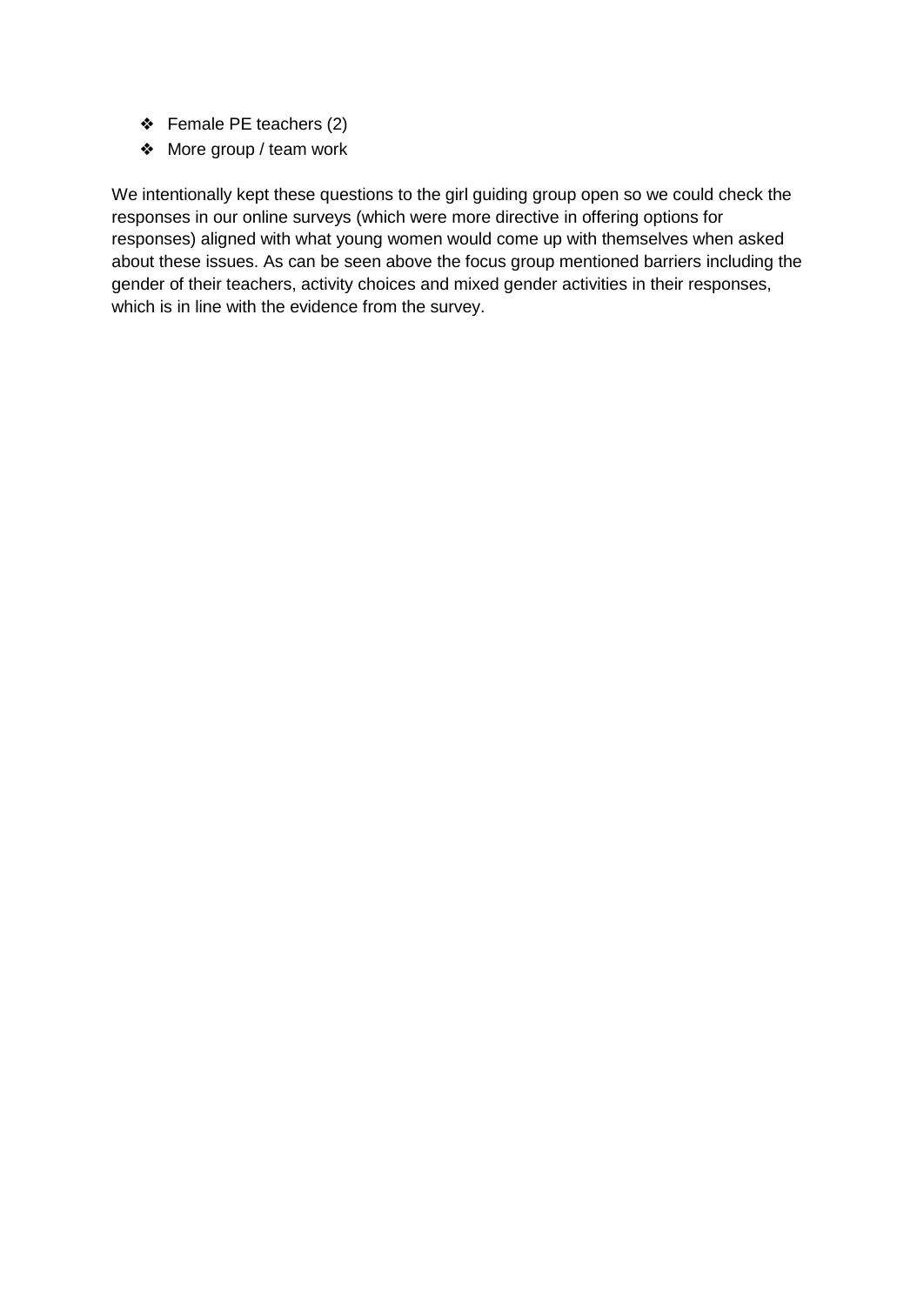# TOR 3 - Engagement work document

# Words associated with sport/physical activity

There was a real mix of words submitted from young women, and not a clear majority of positive or negative language. Many entries suggested a complex and changeable relationship such as:

*"Anxious" "fluctuating" "fickle" "guilt"*

We feel the responses shown here (see Fig 1) demonstrate the unique experiences of young women; it is clearly not the same for every one and this must be considered in interventions and research in this area. The amount of words that suggest relationships can vary gives us reason to believe there are many factors at play when young women interact with sport and physical activity.

Fig 1

What one word would you use to describe you relationship with sport? positive negative complex improving *inconsistent* wellbeing positive insecure<br>chore fierce freedom painful anxiety hate<br>painful fickle<br>difficult **guilt** fun ambitious amazing healthy anxious complicated

How social media makes us feel

It is interesting to note that, despite the majority of respondents saying that social media makes them feel worse about sport and physical activity (Fig 2), most also follow fitness (Fig 3) and body positive accounts (Fig 4), with the latter being more common. We feel this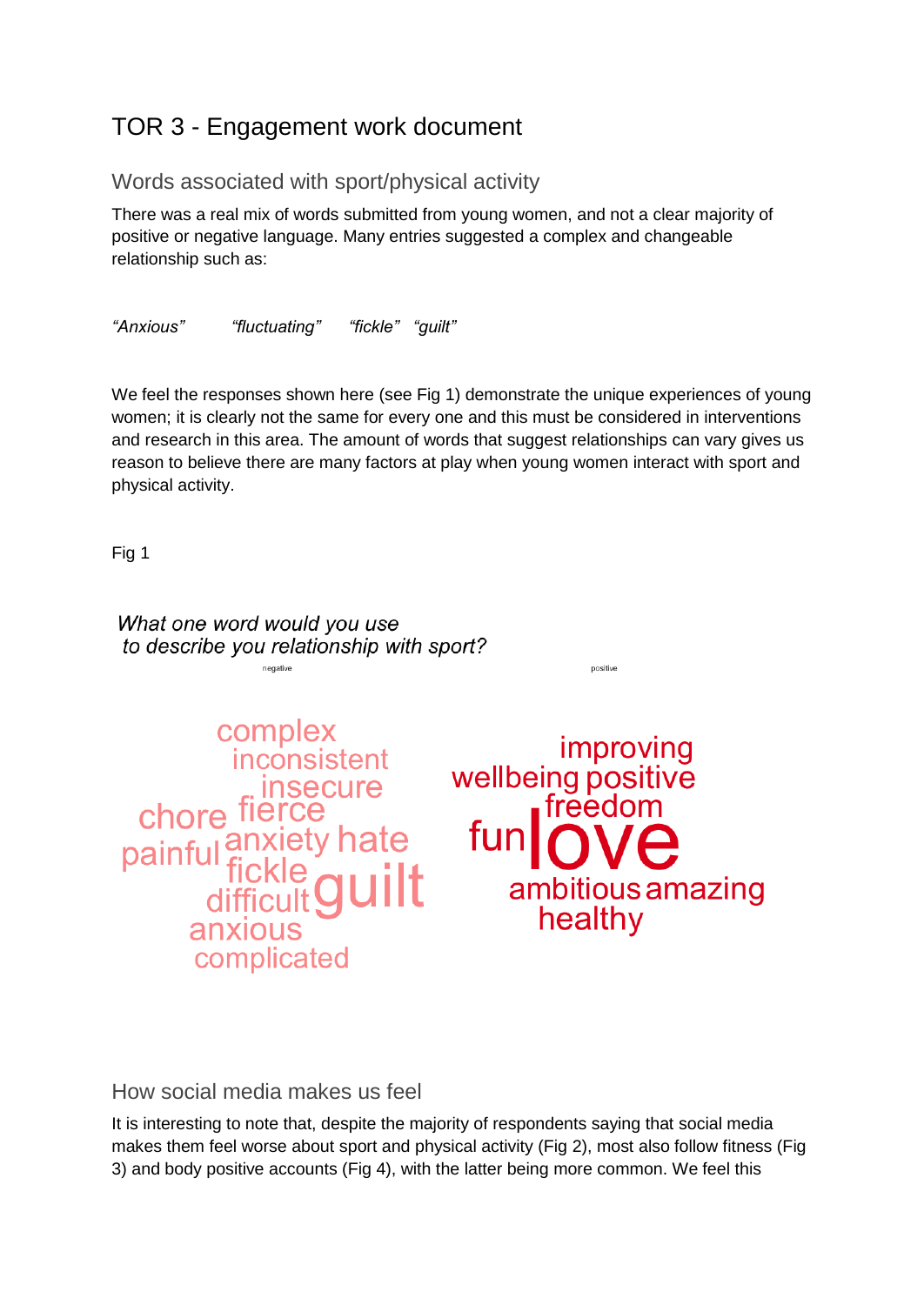suggests young women indeed want to engage with fitness related content but that it may not always lead to positive outcomes (Fig 5). When more positive accounts are viewed, it makes young women feel better - although not always (Fig 6).

| Does social media make you feel better or worse about participating in sports? |  |  |  |  |  |  |  |  |  |                   |  |  |  |  |  |        |
|--------------------------------------------------------------------------------|--|--|--|--|--|--|--|--|--|-------------------|--|--|--|--|--|--------|
|                                                                                |  |  |  |  |  |  |  |  |  | .                 |  |  |  |  |  |        |
|                                                                                |  |  |  |  |  |  |  |  |  | .                 |  |  |  |  |  |        |
|                                                                                |  |  |  |  |  |  |  |  |  | .                 |  |  |  |  |  | Better |
|                                                                                |  |  |  |  |  |  |  |  |  | ----------------- |  |  |  |  |  | Worse  |
|                                                                                |  |  |  |  |  |  |  |  |  | .                 |  |  |  |  |  |        |
|                                                                                |  |  |  |  |  |  |  |  |  | .                 |  |  |  |  |  |        |
| 1 square represents 1 percent of the vote                                      |  |  |  |  |  |  |  |  |  |                   |  |  |  |  |  |        |

# Fig 2

Fig 3

Do you follow any fitness/exercise accounts on social media?



Fig 4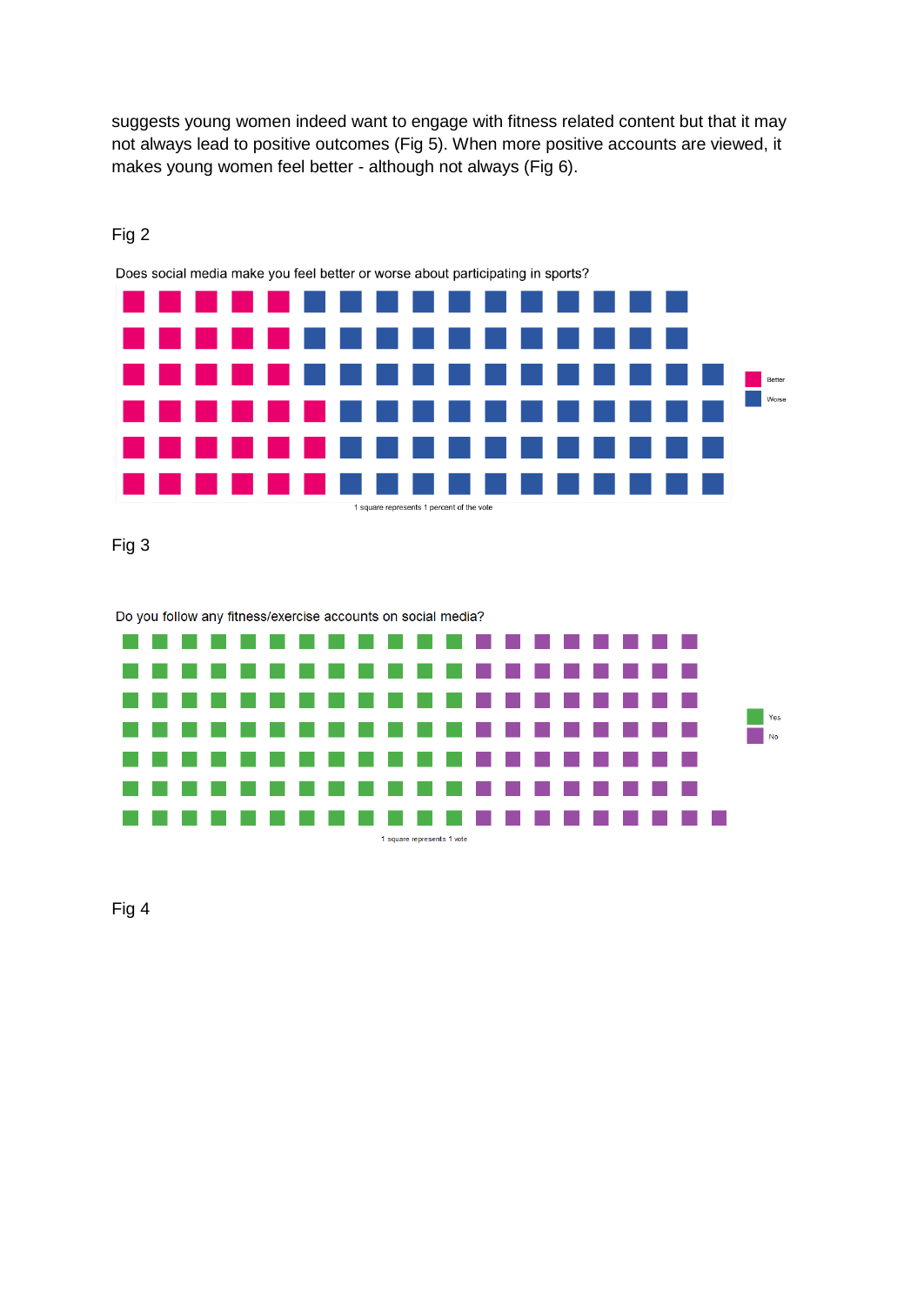



84 people voted. This is the average answer.

84 people voted. This is the average answer.



84 people voted. This is the average answer.

84 people voted. This is the average answer.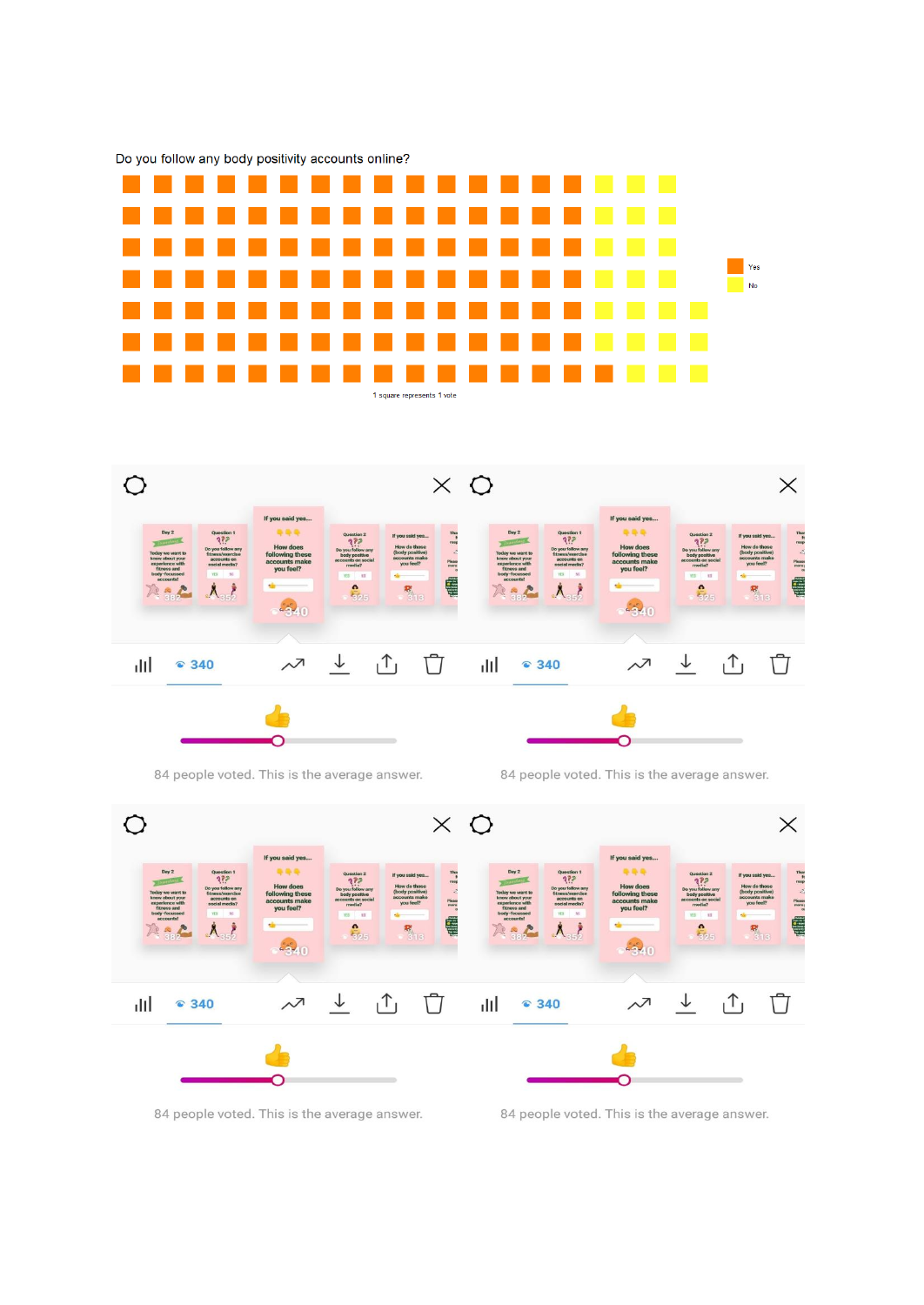

84 people voted. This is the average answer.

84 people voted. This is the average answer.



84 people voted. This is the average answer.

84 people voted. This is the average answer.



84 people voted. This is the average answer.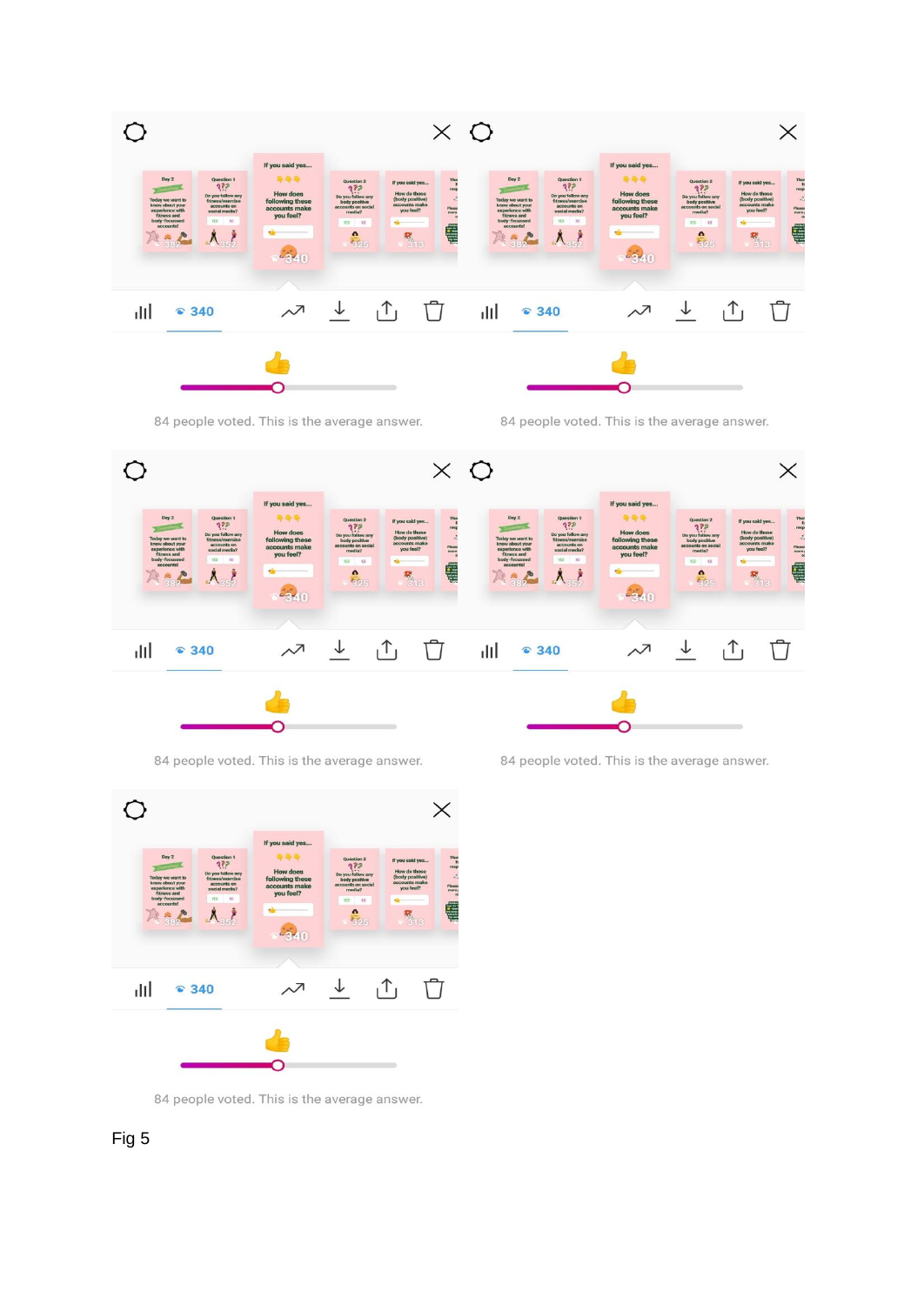

Fig 6

The evidence collected around these themes is some of the most interesting as it highlights social media does have a part to play in young women's relationship with exercise and thus accounts must take on a level of responsibility for this. Social media has the power to make us feel both better and worse, depending on circumstances. We would be keen to investigate further whether the amount people use social media and in what way is considered within legislation around relevant areas. It is likely young women, and especially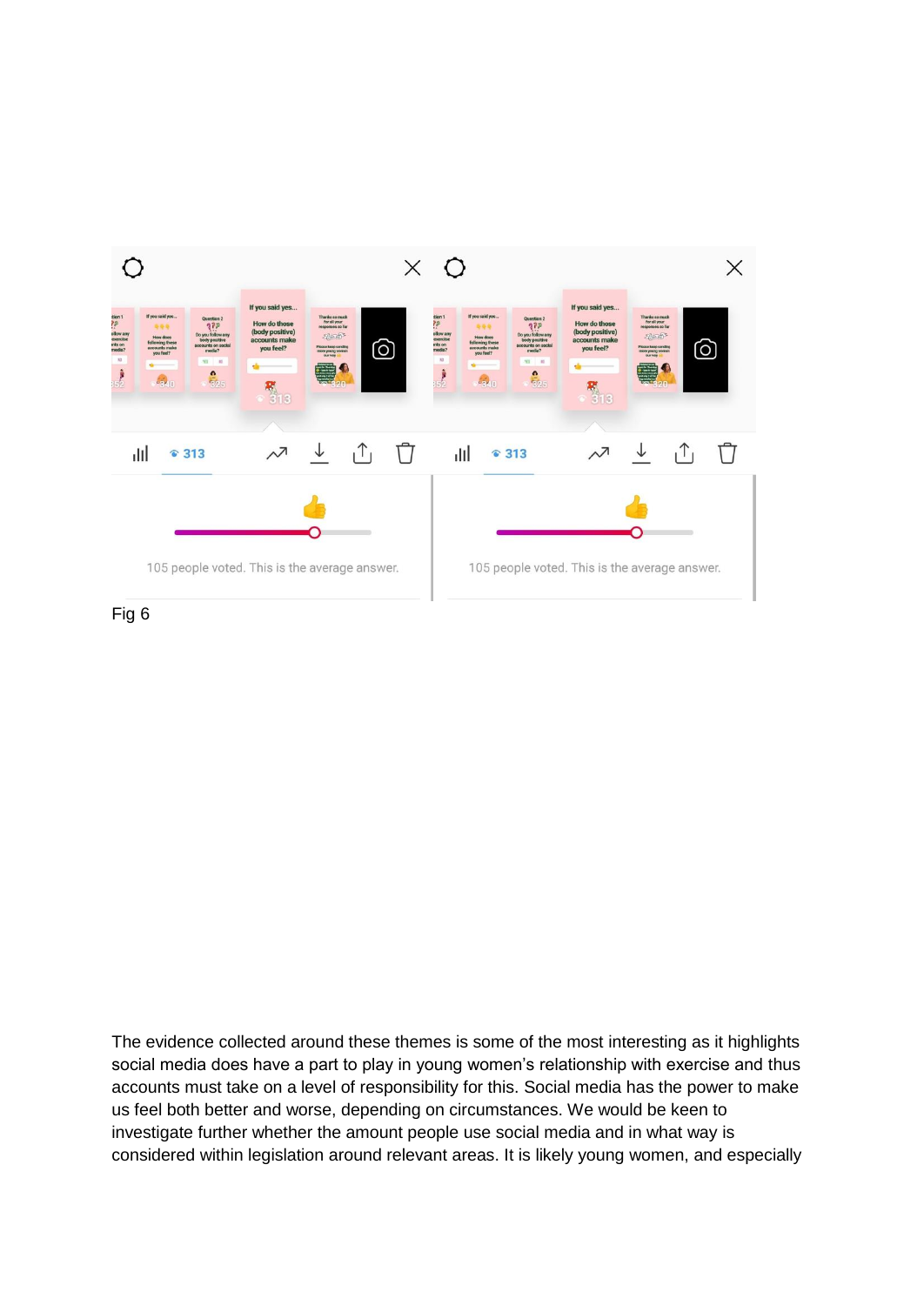those with protected characteristics, are most at risk of negative experiences and this should be accounted for and researched further.

### Fitness apps

It is clear that, from our data, the majority of respondents used fitness apps but sadly do not feel they meet their needs or help their relationship with sport and exercise:

Fig 7



There is clearly potential in this area to improve our engagement but, again, must be developed responsibly. Some key suggestions which emerged across several responses were:

- Important they don't induce guilt, by features such as notifications and focus on calorie counting
- The functional and well-being side of exercise should be emphasised over aesthetic outcomes
- Must be realistic and representational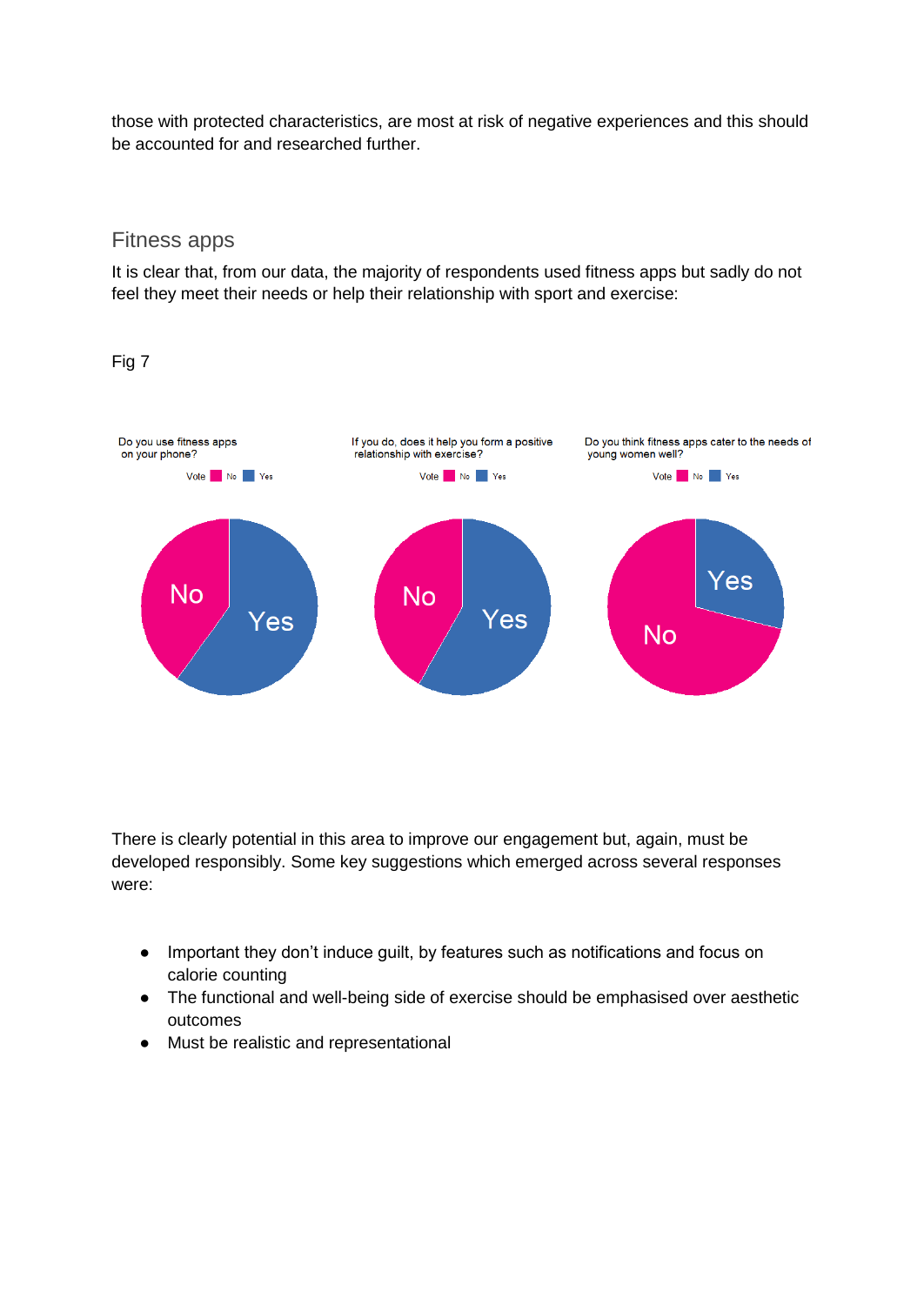# Role models

We received many different responses to who young women consider their sporting role models to be. Interestingly, only 8 out of 22 people mentioned a well known athlete. People young women know, such as their mum, sisters, coaches and even themselves, are seen as role models. Again, the varied responses here emphasise the unique relationship each young women has with sport and exercise, built up over their specific experiences.

Fig 9 shows the words from the responses we received:

simone partner<br>
holiday<br>
holiday<br>
holiday<br>
since the family mother singer<br>
perspective<br>
eat Sister<br>
fit boyfriendlyndsey S<br>
arzonennis rob<br>
pace goals battle friends arrow daylove started jucy<br>
pace i.e. biles friends ... perspective holiday [IIII fun tamily mother singer<br>arted jessica eat Sister fit boyfriendlyndsey stu<br>pace goals battle friend Sappearance Jucy<br>physical joe bursts exercise author<br>play learning changing discussion gracefitu serena mecklenburg **MUM** sweat teacher

Fig 9

## Recommendations

We received several realistic suggestions about what social media could do to be more positive for young women. Some key themes were:

- Less focus on aesthetic
- Should be realistic images and avoid sexualisation of women exercising
- Regulations about weight loss and dieting in place
- Promote positive spaces, clubs, opportunities, etc for women

Fig 10 illustrates the language young women used when suggesting how social media could improve for them: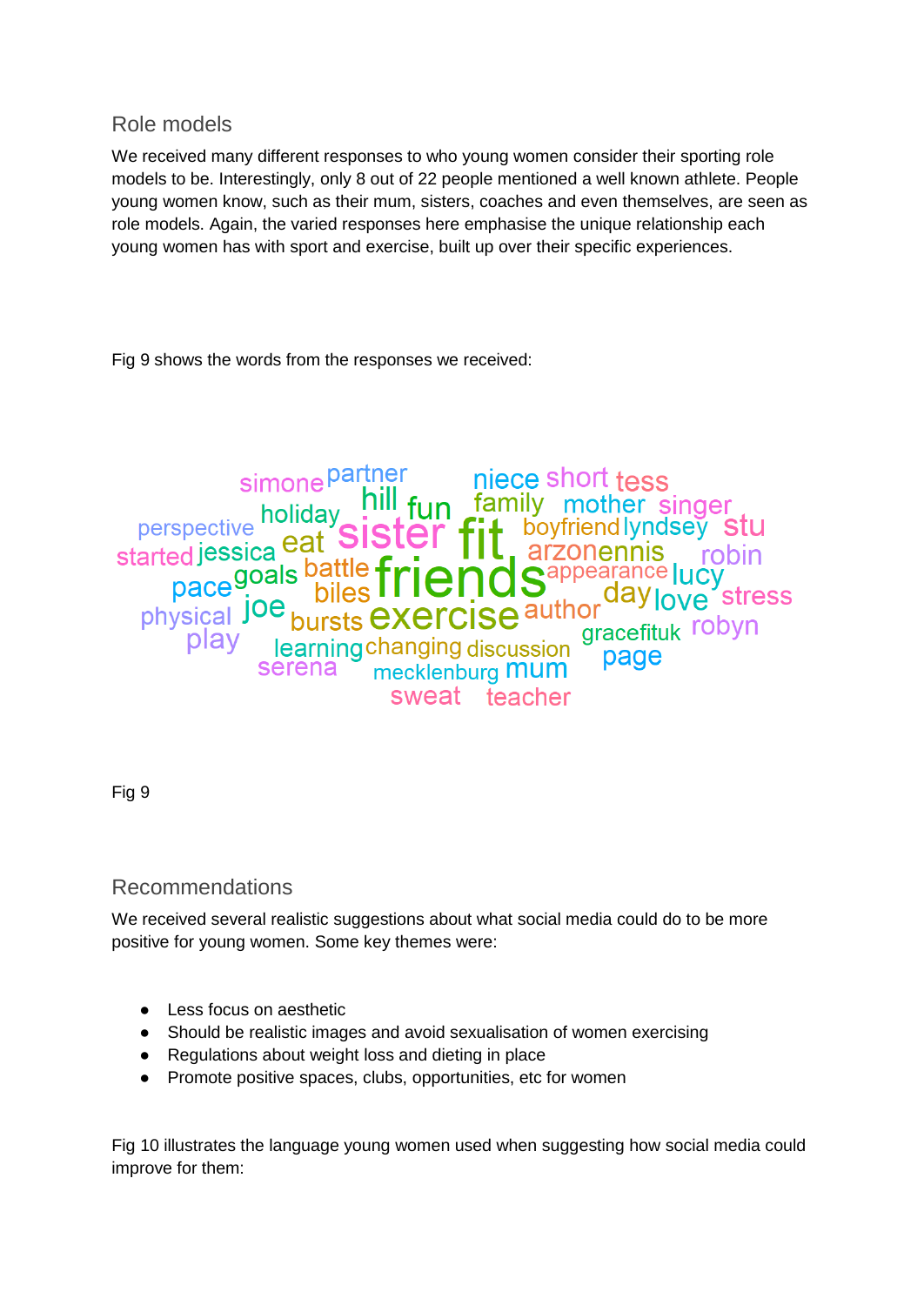representation messages feels maaaaad pushy<br>messages feels empowering losing remind positive existing alternative aesthetic aspirational pushina mood peoplebeautiful **hodies based** affordable run funrealistic **MAI JSSedlifting** set i.e building calories **JScalorie loss TO** promote lift count W app counting goals movement exercise feel functional prams notifications positives

# Considerations about engagement work

It must be noted that the evidence explored here may be limited as it was only collected from young women who chose to answer the questions on Instagram. This suggests they already are engaged with social media to a level and thus are not necessarily a wholly representative sample. Further, it was not the same group of respondents for each question/survey which must be considered when comparing answers to each other. Finally, we did not monitor any characteristics other than respondents being self-identifying females under 30. Therefore, these results may not be representative for protected characteristics. Future engagement work could research similar themes but using more varied and larger samples.

# **Conclusions**

Many things can be taken from our engagement work, with different themes and experiences emerging. Clearly, the many of the women who responded have relationships with sport and physical activity but these relationships are complex and can change, not least by social media influences. Achieving a positive relationship with sport and physical exercise is apparently possible, judging by many responses we received, but social media must be held responsible for how it affects young women and their feelings about their bodies and how they choose to exercise them.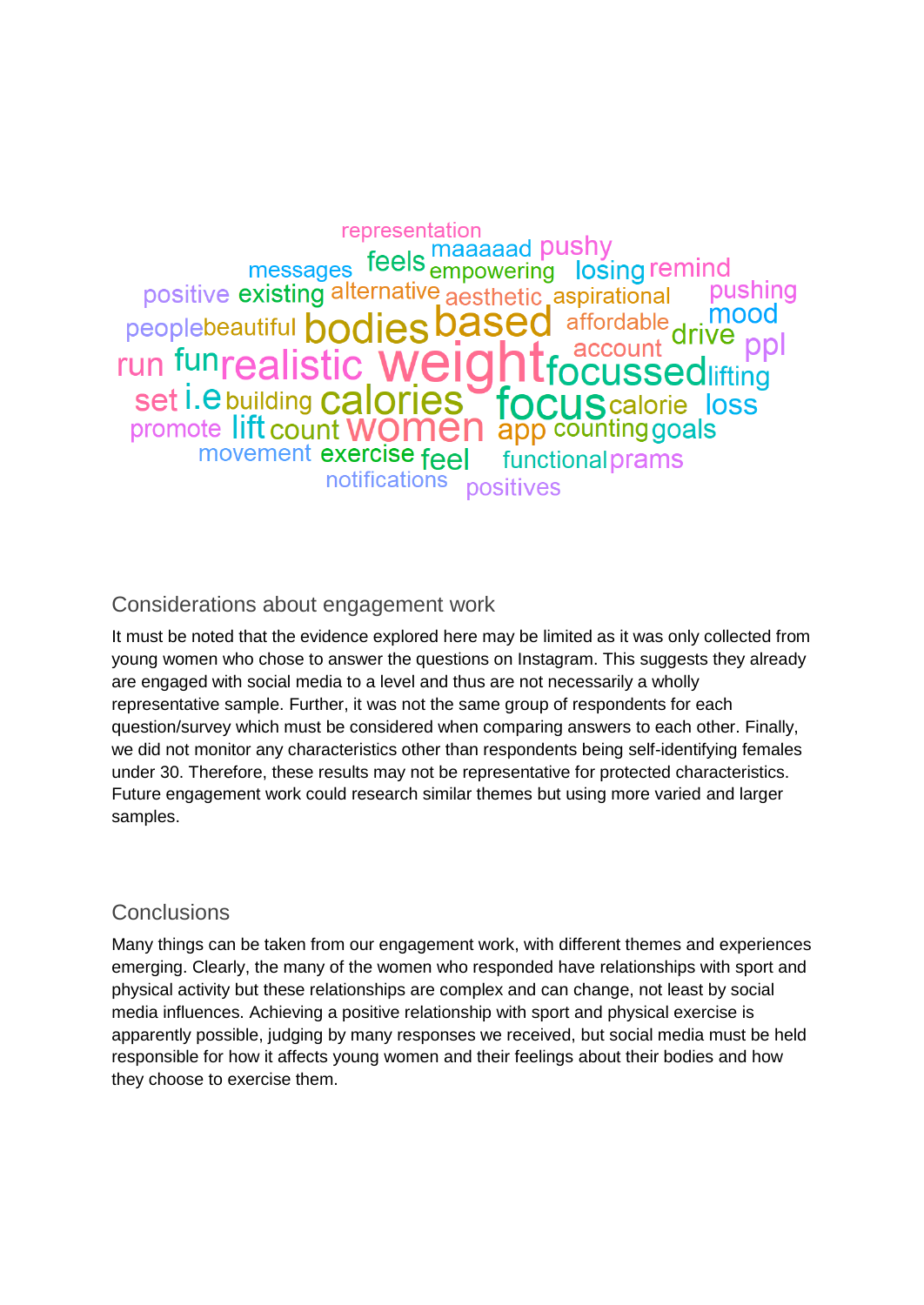#### TOR 4 – Best Practice

*To explore the relationship young women have with sport and physical activity, with particular regard to issues that might prevent participation.*

- 1. In your opinion, what are the most important things to consider when trying to engage people in sport?
	- 2. Why do you think young women struggle to engage with sport in adolescence?
		- 3. What is your approach to engaging (chosen demographic) in your sport?
			- 4. What are the steps you have taken that have been successful?
	- 5. As an organisation, what support would you like to receive, either from the government or external organisations?

As part of our research we have contacted a number of sporting teams and institutions who have created positive environments for sport/physical activity. We have asked five questions, noted above, to each and with some, probed for further information on some key points. From this anecdotal research we have identified some recurring themes which we believe fit within three key areas. We have split the evidence into 'Barriers to Engagement', 'Successful Engagement Techniques' and 'Recommendations for Further Support'.

#### Barriers to Engagement

While researching best practice for keeping women engaged in sport, a number of barriers have been highlighted, which these groups have been able to either overcome or remove. The majority of our evidence is anecdotal and comes from groups who have had success with age ranges largely from 25 and above. Some of the engagement techniques that they have used to get women interested in sport at a later age could potentially be used to encourage continued participation from primary school onwards. The responses below have been highlighted as barriers people or organisations have found while engaging young women in sport:

 "The majority of our members are women over the age of 25. While we do have some younger women taking part in activities they do make up a lower percentage. We hope to reach more girls through our youth fitness club." **Project 42**

Project 42, an inclusive gym in Edinburgh highlighted something we began to hear repeatedly, which is that gyms are able to attract older women back into exercise, but can't retain them from school age. From our research we believe there are a number of successful ways to re-engage those not physically active especially through social groups. However, it is clear that young women are dropping out of sport around high school age and even groups who have had successful engagement with women find it hard to attract this age group. A number of issues have been suggested as the reason for this:

 "It is definitely more challenging to get females engaged with football than with males. It is possible...The key to this has been trial and error and a lot of feedback and asking females what they find are barriers to getting into sport" – **Street Soccer**, encourages homeless people in to sport.

 "Many women feel more comfortable working out in an all-female environment. It is not that they cannot workout with men, but members have suggested that in mixed gender classes and gyms they have previously attended, there was often a more competitive environment and they found that to be off-putting and demotivating. By creating a welcoming, unintimidating environment, we are giving local women who are often lacking in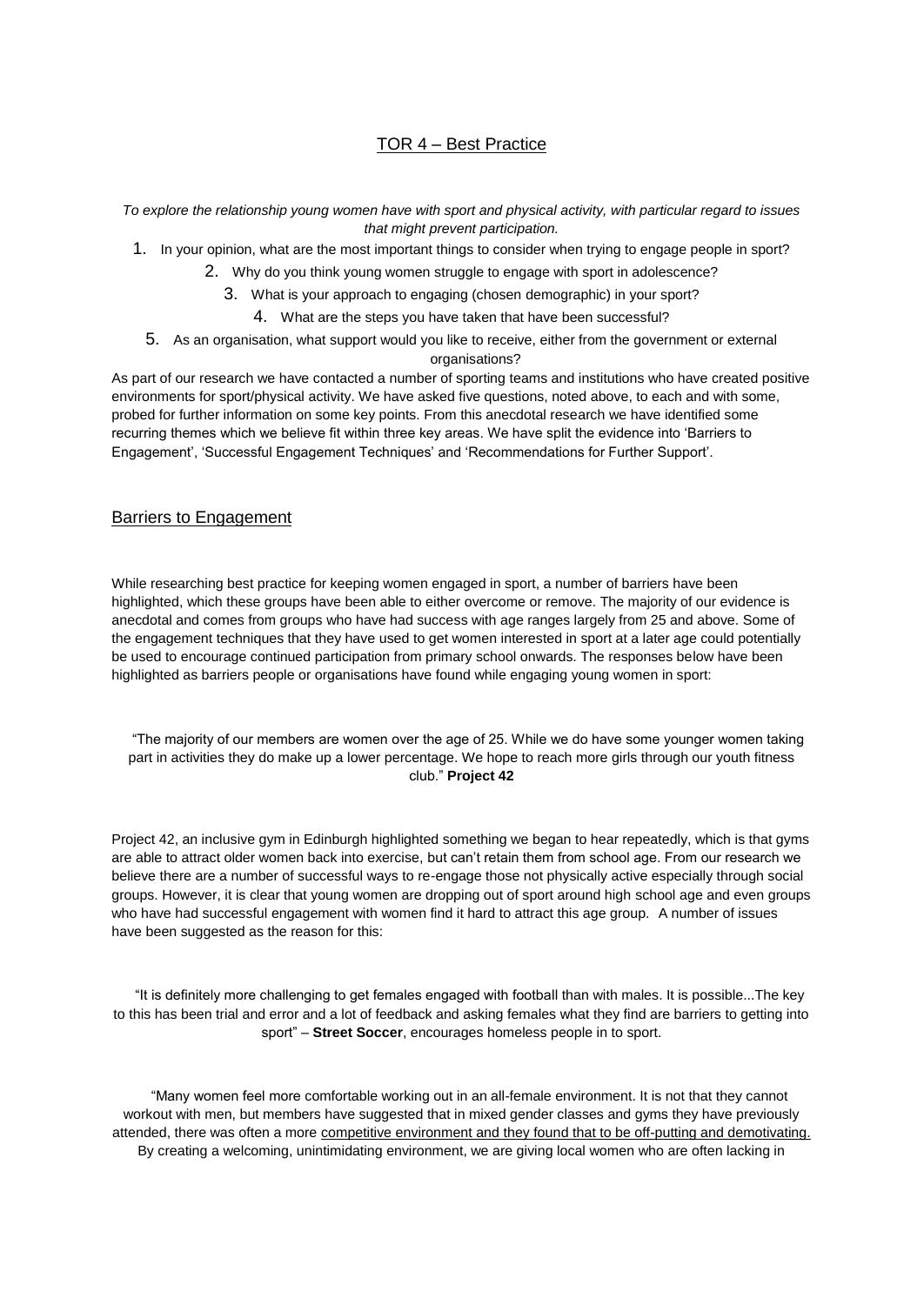confidence and often haven't taken part in exercise in years, a safe space to ease back into a healthier lifestyle." **Feel Good Fitness Training,** Women only Gym in Troon

It is especially important for women with children to find a space which encourages exercise as part of a lifestyle rather than a short term weight loss experience. For those who have stopped exercising it can be intimidating to return so a lot of groups such as Feel Good Fitness and Run Mummy Run have focused on how to bring women back and encourage them to make the first step. Both Street Soccer and Run Mummy Run suggested they have had success through encouraging 'exercise buddies' or pairing them up with others.

 "For many, it's not having anyone to start with and trying to find a running buddy in their local area. Time is also a key factor, so it's having options that fit around life, especially with children involved." **Run Mummy Run**

 "Go and meet them and bring them to the session so they don't feel daunted to walk into a new environment, encourage them and treat them as individuals and make sure they feel valued and important. Most importantly, be genuine." **Street Soccer**

Ideally we would like to make sure that women have a positive attitude to physical activity and are not dropping out of sport at school. This would hopefully encourage a more active lifestyle into adulthood with a base level of fitness. As Run Mummy Run have noted it is much easier to engage with sport later on in life if that understanding of an active lifestyle is already adopted:

"It appears that those with a natural talent find it far easier to engage, but it's harder to engage women for whom sport is not a part of their lives." **Run Mummy Run**

Time and lifestyle have been mentioned consistently in relation to women not seeing sport as a part of their life. This does not seem to be as much of a problem with men who seem more engaged at a young age and make sport a part of their life as they age. A large reason for women not seeing sport as a part of their life is their relationship with sport at school. Physical education at school is continually noted by numerous organisations as a barrier to participation for women. This seems to be intrinsically linked to ideas surrounding body image which seem to be created around experiencing puberty at school. As a result the relationship between school lessons and body image creates a sense of trauma surrounding sport and physical activity as noted below:

"I think school sport still offers, in places, a poor sporting experience in an often male-dominant environment. Separately, there is a great deal of body-conscious propaganda at that age which might cause people to withdraw from physical activity in general." **University of St Andrews, Saints Sport**

It is clear that even by the time women get to University level opinions around physical activity have already been made and these appear to be largely negative due to school experience. Participation in social media is usually highest within this school age group and the link between damaging images of 'ideal bodies' and decreased engagement with physical education have a strong link. Jog Scotland also highlighted this as an issue with regards to puberty and the changing nature of a woman's body at this age. The increased focus on body image created by social media and puberty clearly affects young women, changing rooms and uncomfortable P.E kit seem to only further highlight insecurities in young women:

"Body image – change in body shape, the commencement of menstruation and what to do when participating. Sweating, getting washed and changed can be daunting for some young women" **Jog Scotland**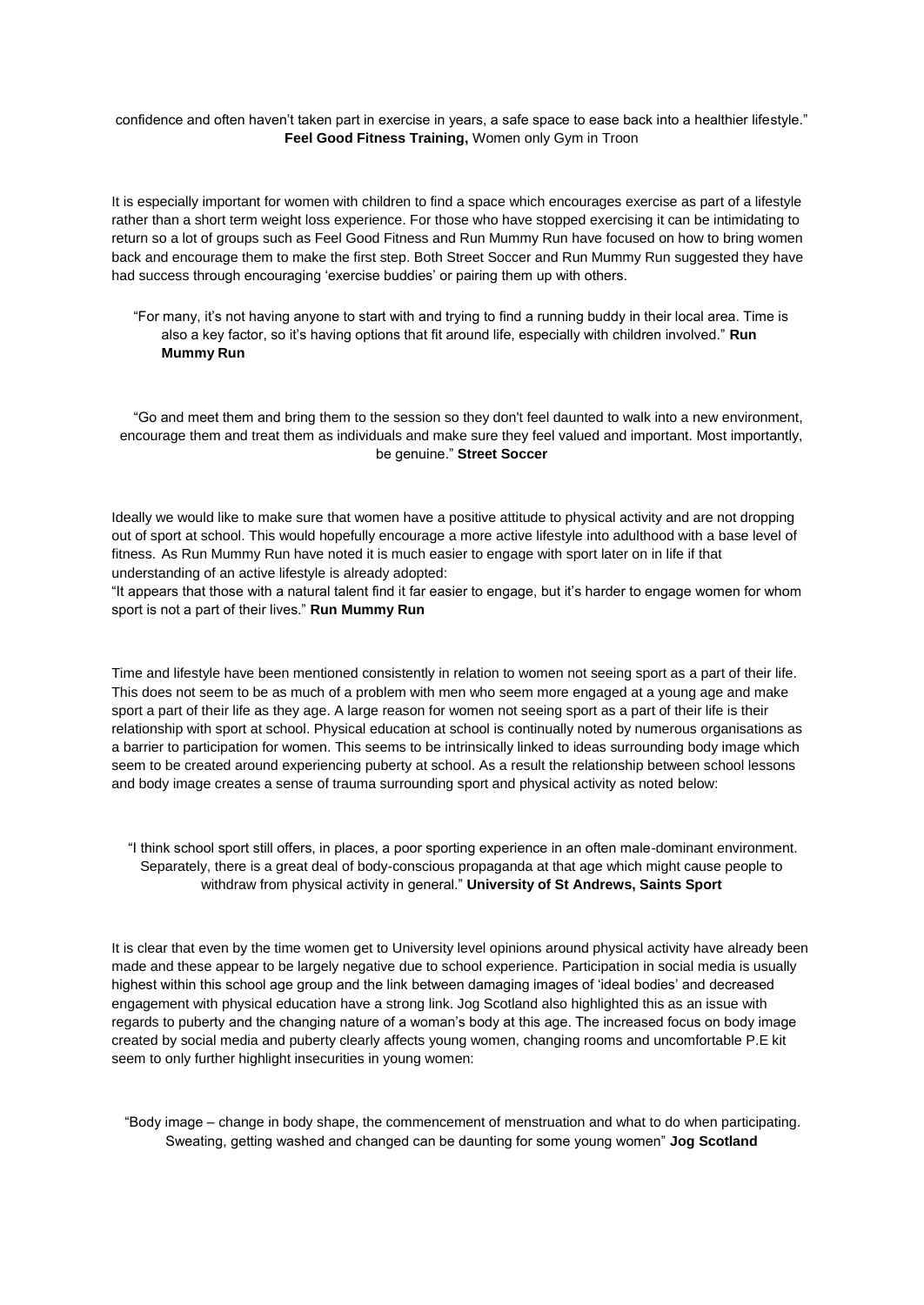There seem to be mixed opinions in current research in regards to mixed participation in sport and Jog Scotland noted that physical exercise in a mixed environment can sometimes highlight these insecurities and further distance young women from participating fully in sport.

 "Some young women have said that lower self-esteem has been a reason as to why they do/did not participate in sport during adolescence as well as being aware of people who they are attracted to. One other reason is that sport is usually seen as something that is taught at school or college environment, therefore learning about certain technical aspects can be off-putting and lacking in the 'fun' element that physical activity can sometimes provide" **Jog Scotland**

With all of the above to contend with it is of little surprise that physical activity is very rarely seen as 'fun' by women at least young women of high school age. As noted by Jog Scotland learning about the technical aspects of sport can sometimes be off putting and perhaps we need to take a more holistic approach to health and wellbeing generally in schools. It is crucial that we get physical education correct in school and make it accessible and relatable in order to not put women off. This is an opinion expressed often at clubs which manage to reengage women later on in life that experiences need to be re-learned as noted by Run Mummy Run in response to our questions:

"a lot of women talk about bad experiences with regards to running at school, which has put them off engaging with sport in later life." **Run Mummy Run**

If we are able to create a more well rounded approach to physical education in schools hopefully these experiences which follow women throughout their life will be positive not negative. Successful Engagement Techniques

Our evidence suggests that women generally seem to be drawn back to sport by community driven initiatives which offer peer support and a sense of purpose. Often this seems to be linked with the birth of children and trying to create a new community whilst fitting in to a new and busy lifestyle. From the information we have gathered it is important for a younger generation that the focus should be on creating positive messages on body image while in an inclusive environment: projekt 42 who specialise in creating a positive inclusive space for exercise highlighted the importance of fitting activity into women's lifestyles:

"We are [also] a child friendly facility, this makes it easier to mums to come along and exercise as their kids can come along too, this has been met with a great response from the mums who attend classes with their kids. The kids area is situated in the studio so while exercising mums can keep an eye on their little ones." **Projekt 42**

The Daily Mile and Strathclyde Sirens also highlighted how crucial it is for children to feel like everyone can take part and that differing abilities should be supported as a community, not just by organisers. Sport and physical exercise should be a space for children to learn not just technical aspects but how to understand others and work as a team based on the ability and skills of those around them. The Daily Mile have looked to do this by making physical activity a part of children's everyday routine, encouraging them to go and enjoy being outside: 'It's always fully inclusive – every child, every day. They should all be out together in the fresh air. Children with mobility difficulties should be supported to take part.' Similarly Strathclyde Sirens have understood the need to educate children on their 'perception of wellbeing' in their programme Sirens for Success. The programme looks to engage children who have low engagement with P.E. in school and change their outlook: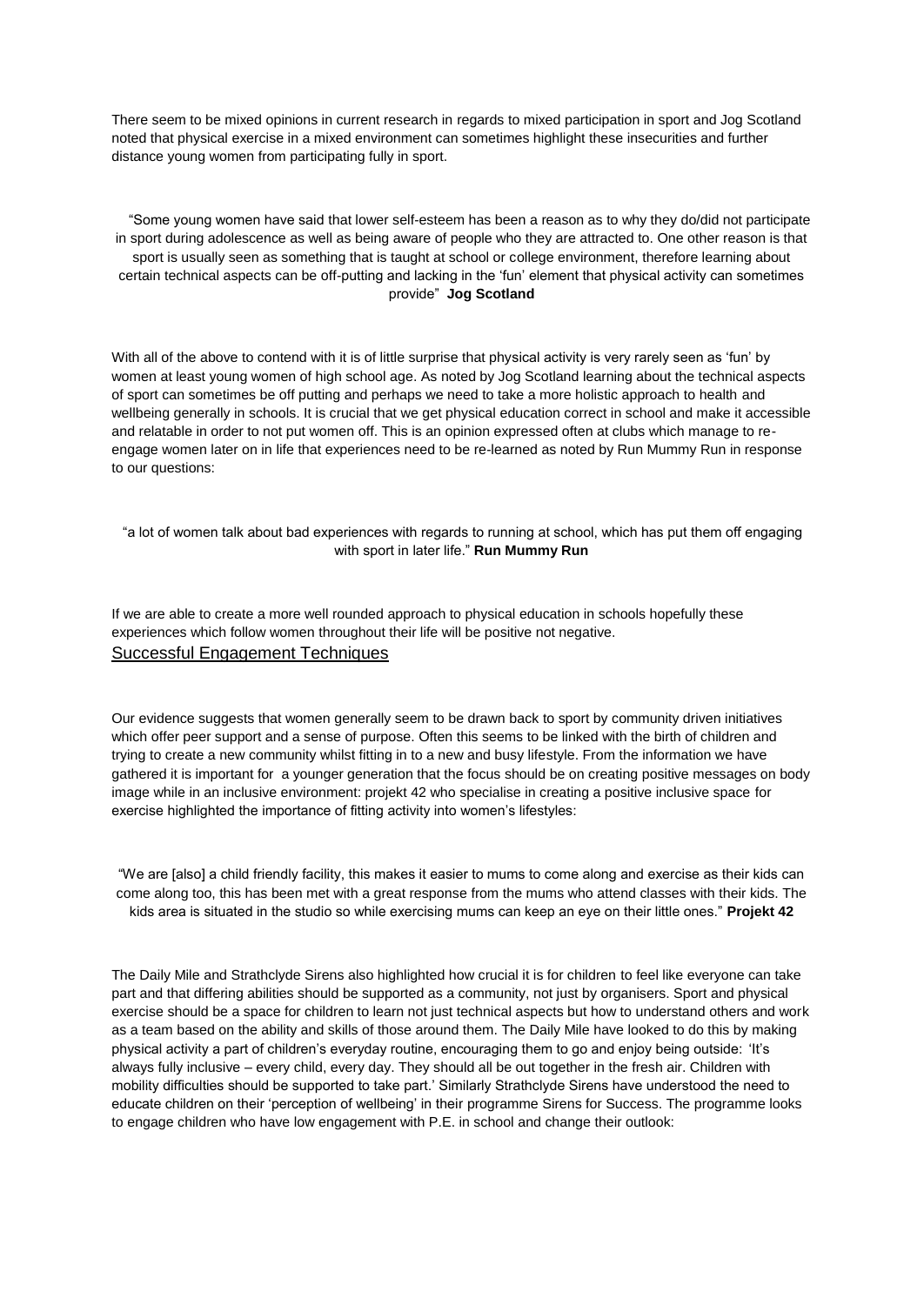**"**We learned that we need to be mindful that young people's perception of wellbeing, levels of activity and disability is somewhat skewed and requires further education." **Sirens for Success** 

As a result of their programme which takes place in 42 schools across Scotland attracting 600 pupils to take part,. teachers have confirmed that 79% of attendees have recorded increased positivity and engagement towards physical activity with 55% now leading a more physically active lifestyle. They believe that by creating accessible positive female role models it makes the idea of participation more relatable. This was supported by jog scotland who highlighted creating accessible role models is crucial for all ages:

> "Having real-life role models such as our jog leaders, who people can relate to, can show that anyone can overcome obstacles and feel the benefit of getting active and support their wellbeing." **Jog Scotland**

Given that a number of role models for young women come from social media it is important to consider the pressures from social media facing young women and make sure that their understanding of physical activity is not just about physical appearance. As highlighted by Projekt 42 this is crucial for all, but especially the generation we are most concerned with:

 "When engaging anyone to take part in sport or physical activity we believe it's important to promote the benefits to physical and mental health rather than focussing on body image… This is most important when engaging teens to take part in sport and physical activity as there is a greater proportion of under 16 years olds affected by body dysmorphia." **Projekt 42**

As a result of body image issues women can often hold a negative idea that exercise should be used as a for of punishment only there to change aspects of their bodies. From evidence submitted we have gathered that it is important to re-train these ideas and successful organisations have found that removing the thought process and encouraging coach or peer led initiatives can be a successful way of countering any barriers:

"I think it is important, for those who are not extremely self-motivated, to find an environment that is fun and where the people around you support and motivate you. All of our sessions are coach-led...This way, there is no need for the women to self-motivate, or make decisions regarding their exercise." **Feel Good Female Fitness**

As noted in our comments on barriers one of the best ways to create successful engagement is to emphasise community and emphasise fun rather than punishment:

 "it is pretty evident that the ladies pursue active hobbies as a way of getting exercise without it feeling like a chore. For many the enjoyment may be linked to social ties (weekend walking clubs to meet friends) or more solitary expeditions like a morning swim in the local pool where they take time for themselves. So, in many cases I think just taking part in exercise with the primary aim to have fun, seems to be the most engaging way to get women into sport and fitness" **Feel Good Female Fitness**

"our jogscotland groups have a focus on the social element of running and creating community based groups led by local leaders is key to our success" **jog scotland**

Naturally, our responses which relate to successful engagement almost directly correlate to the barriers that have been highlighted. Organisations which have had success, have identified barriers first and used these to create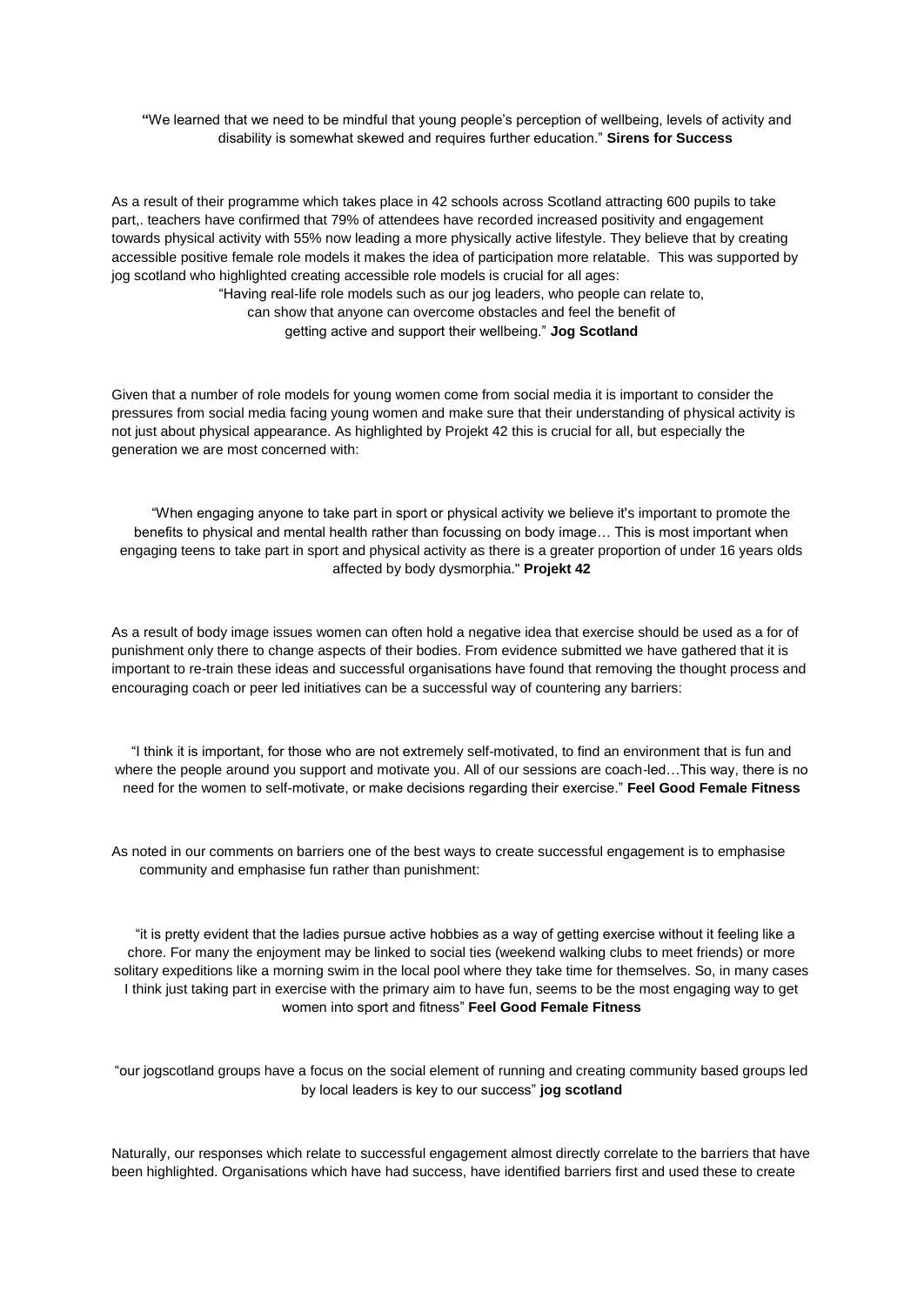programmes tailored towards engaging women. A great example of this was that St Andrews University understood that there was a perception that the weights area was a predominantly male place which women were intimidated to enter. As a result they introduced a free womens weight lifting course to encourage more women to feel comfortable in the gym. Initiatives such as this are crucial to encourage participation and show women that they are welcome in sporting environments. We should be encouraging as many positive examples such as this and it is crucial that women feel comfortable enough to champion others to participate. Creating communities which understand women's bodies and requirements are crucial to eliminating barriers faced not just by young women but for all. Run Mummy Run make a point of highlighting those who encourage each others saying that they:

"see random acts of kindness in our community all the time – little exchanges of gifts, offering to run together, sacrificing their own race to run with someone who is struggling. We have a Salute each week where we honour these" **Run Mummy Run**

#### Recommendations for Further Support

As part of our research we asked organisations to suggest ways that they could be supported to create a larger impact either through help from the government or through collaboration with wider organisations. Our responses were mixed but the majority highlight the importance of creating positive role models. St Andrews University believe the best way to do this is by encouraging more women not just to play but to coach and work in the industry:

"There needs to be greater emphasis, by government, Scottish Governing Bodies and others, on female role models in position of influence; coaching, officiating, sports administration and performance" **University of St Andrews, Saints Sport**

These role models not only have to be active across diverse areas of the sporting industry, but must also represent a broad spectrum of abilities, not just from elite athletes; we all have to be role models for each other:

"showcase individuals across the sporting spectrum, not just the (unattainable for the vast majority) elite." **University of St Andrews, Saints Sport**

Here we see striking similarities to the findings reported in the evidence presented to the committee by Julie Gordon on behalf of the Judy Murray Foundation. Relatable role models and representation, from amateur sports to professional, are a necessary part of improving young women and girls' relationship with sport.

Without women's input it is difficult to imagine how we will change stereotypes on physical activity and without positive examples it is hard for young girls to imagine that there is space for them. In order to see more women reaching the elite level we need to start by creating more female coaches who understand the female body.

The word that has come up most in our research has been 'environment', reflected in our world cloud below (Fig.2), so it is clear that we have to not just creative positive role models but also positive spaces where women feel comfortable. Projekt 42 are doing a great job of creating such a space, from providing pronouns on their personal trainers' information boards to hanging the Trans Pride and LGBTQ+ flags on the wall of the gym. Their offering of women-only, trans-masculine and trans-feminine classes and a play area for gym users' children in the hall make for a more welcoming, inclusive environment. They believe creating such a safe, inviting space is the key to future success for other organisations as well as celebrating the positives of sport: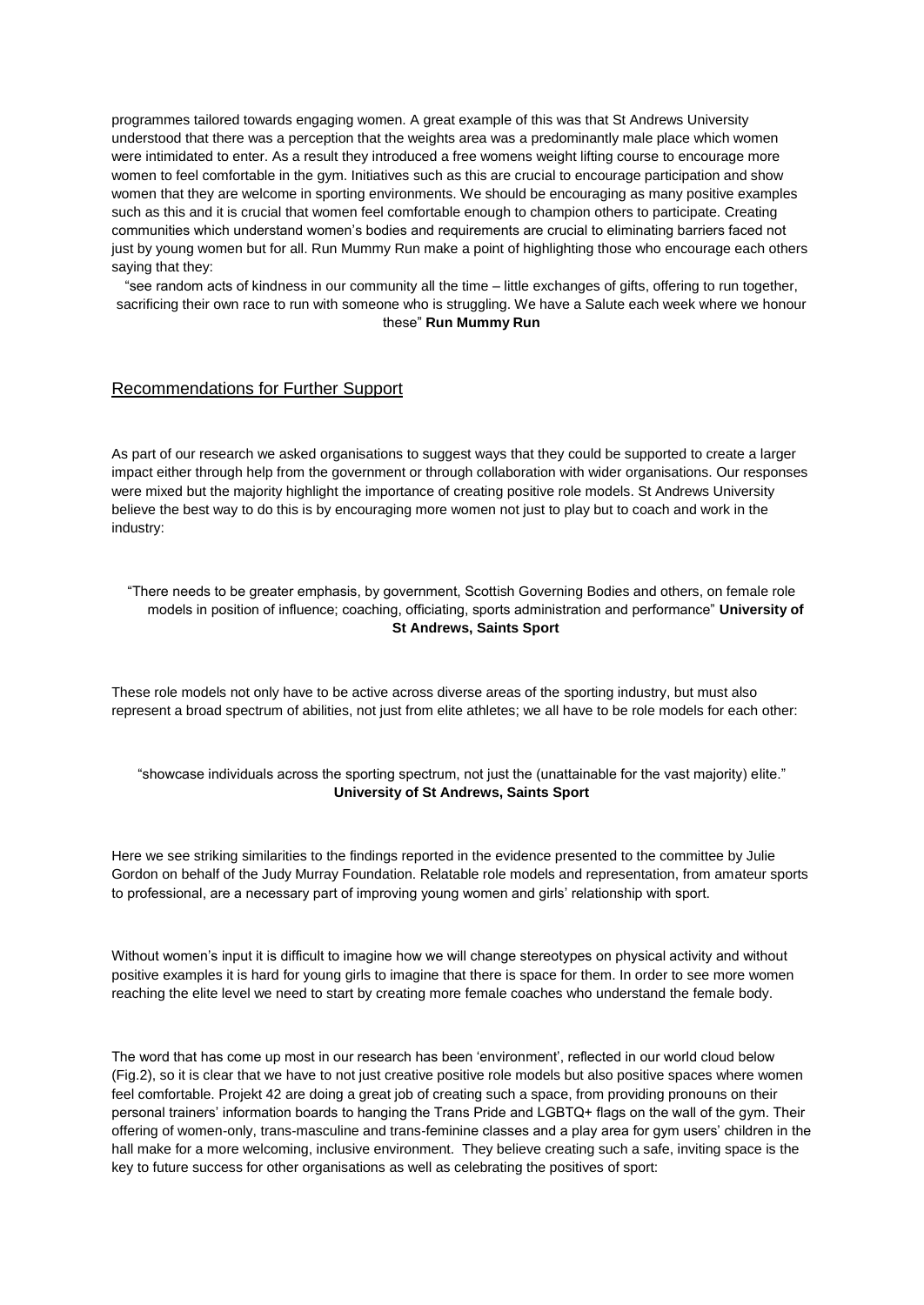"Creating positive environments with positive roles models, where every act of sport and exercise is celebrated for the benefit it has to both physical and mental health." **Projekt 42**



Sportscotland and the Equality and Human Rights Commission published their Equality and Sport Research report in 2017 and in it noted that women interact with physical activity differently from men\*. Fig.1

This should be better reflected in physical education. Relating back to previous evidence given to the committee by Professor David Kirk, it is evident that this safe and accessible environment must also exist within the education sector. One Scottish high school noted a marked increase in PE attendance for swimming lessons when they introduced girls-only classes. Mirroring the interest in women-only classes and gym offerings in later life, teenage girls appear to benefit from being given the safety of girls-only spaces. Such single-sex classes provide teachers with the opportunity to tailor physical education and Curriculum for Excellence framework to girls' interests and needs; something Professor Kirk noted as playing a key role for improving girls and young women's relationship with physical activity and their general wellbeing.

Run Mummy Run noted that a common shared experience among their membership of 61,000 women is that they had a "bad experience at high school", were put off exercise and are now getting back into exercise later in life. A supportive, positive physical education in schools is vital for an ongoing positive relationship as women get older.

Perhaps the most obvious recommendation to come from this engagement work is that of further monetary support from local authorities. As budgets are cut and resources for charity-run or volunteer-led activities continue to shrink, the impact has been widespread across Scotland and the population has suffered. Many of the issues faced by the Scottish public at large; illness, low self-esteem, and loneliness, could be tackled in a safe, healthy environment through local leisure centres and clubs. We know from other research areas within this committee's remit that young women suffer even more as they try to contend with societal pressures and, at best, mixed messages fed to them by the media. It could prove economical in the long run to invest more money and